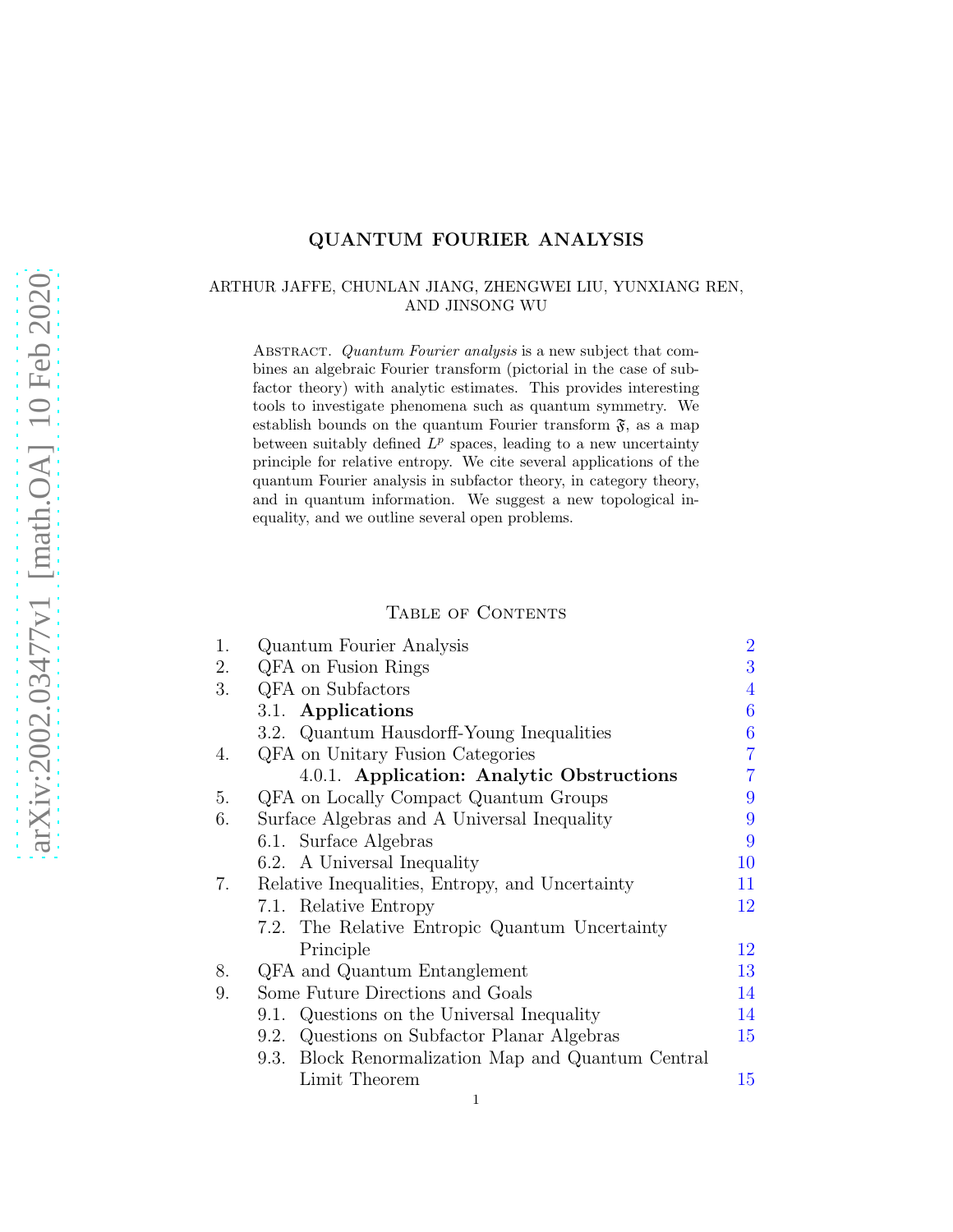2 Arthur Jaffe, Chunlan Jiang, Zhengwei Liu, Yunxiag Ren, and Jinsong Wu

|            | 10. Significance Statement |    |
|------------|----------------------------|----|
|            | 11. Acknowledgement        | 16 |
| References |                            | 16 |

In this paper we explore *quantum Fourier analysis*  $(QFA)$ , a new subject revolving around the study of Fourier analysis of quantum symmetries. The discovery of such symmetries emerged in the 1970's, and has flourished ever since. It represents a major advance both in mathematics and in physics, as well as in the relation between these two subjects. Thus QFA adds a new dimension to the over 200-year old subject of classical Fourier analysis (CFA), analyzing the Fourier transform F.

CFA led to insights and solutions of problems in almost every field of mathematics, including partial differential equations, probability theory, number theory, representation theory, topology, geometry, etc. It ultimately led to the categorization of Fourier duality [\[1,](#page-15-3) [2\]](#page-15-4). The Hausdorff-Young inequality is a bound on the norm  $M_p = ||F||_{L^p \to L^q}$ , where  $q = p/(p - 1)$ . Hirschman discovered that differentiating  $M_p$ gives an uncertainty principle for the Shannon entropy, generalizing the well-known Heisenberg principle. He and Everett conjectured the optimal inequality  $[3, 4]$  $[3, 4]$ . Deep and beautiful proofs were found  $[5, 6, 7]$  $[5, 6, 7]$  $[5, 6, 7]$  $[5, 6, 7]$ .

Classical hypercontractivity states  $||e^{-tH}||_{L^2 \to L^q} \leq 1$ , where H is a simple harmonic oscillator Hamiltonian with unit angular frequency and  $e^{2t} \geqslant q-1 \geqslant 1$  [\[8,](#page-15-10) [9,](#page-15-11) [10\]](#page-15-12). The classical Hausdorff-Young inequality is a consequence of  $F = e^{i\pi H/2}$  [\[5\]](#page-15-7). Further inequalities can be found in many papers as [\[11,](#page-15-13) [12,](#page-15-14) [13,](#page-16-0) [14,](#page-16-1) [15,](#page-16-2) [16,](#page-16-3) [17,](#page-16-4) [18\]](#page-16-5), suggesting in retrospect a bridge from CFA to QFA.

## 1. Quantum Fourier Analysis

<span id="page-1-0"></span>A quantum Fourier transform  $\mathfrak F$  defines Fourier duality between quantum symmetries, which could be analytic, algebraic, geometric, topological and categorical. The quantum symmetries could be finite or infinite, discrete or continuous, commutative or non-commutative. In certain contexts  $\mathfrak{F}$  can be defined pictorially—as in the picture lan-guage program [\[19\]](#page-16-6). QFA is the study of structures involving  $\mathfrak{F}$ .

It is possible to estimate various norms  $\|\mathfrak{F}\|_{L^p\to L^q}$  as transformations between non-commutative  $L^p$  spaces, and results in [\[20,](#page-16-7) [21\]](#page-16-8) represent early breakthroughs in the application and formulation of the new subject of QFA. As QFA is more sophisticated than CFA, these subjects have differences as well as similarities; we explore them both.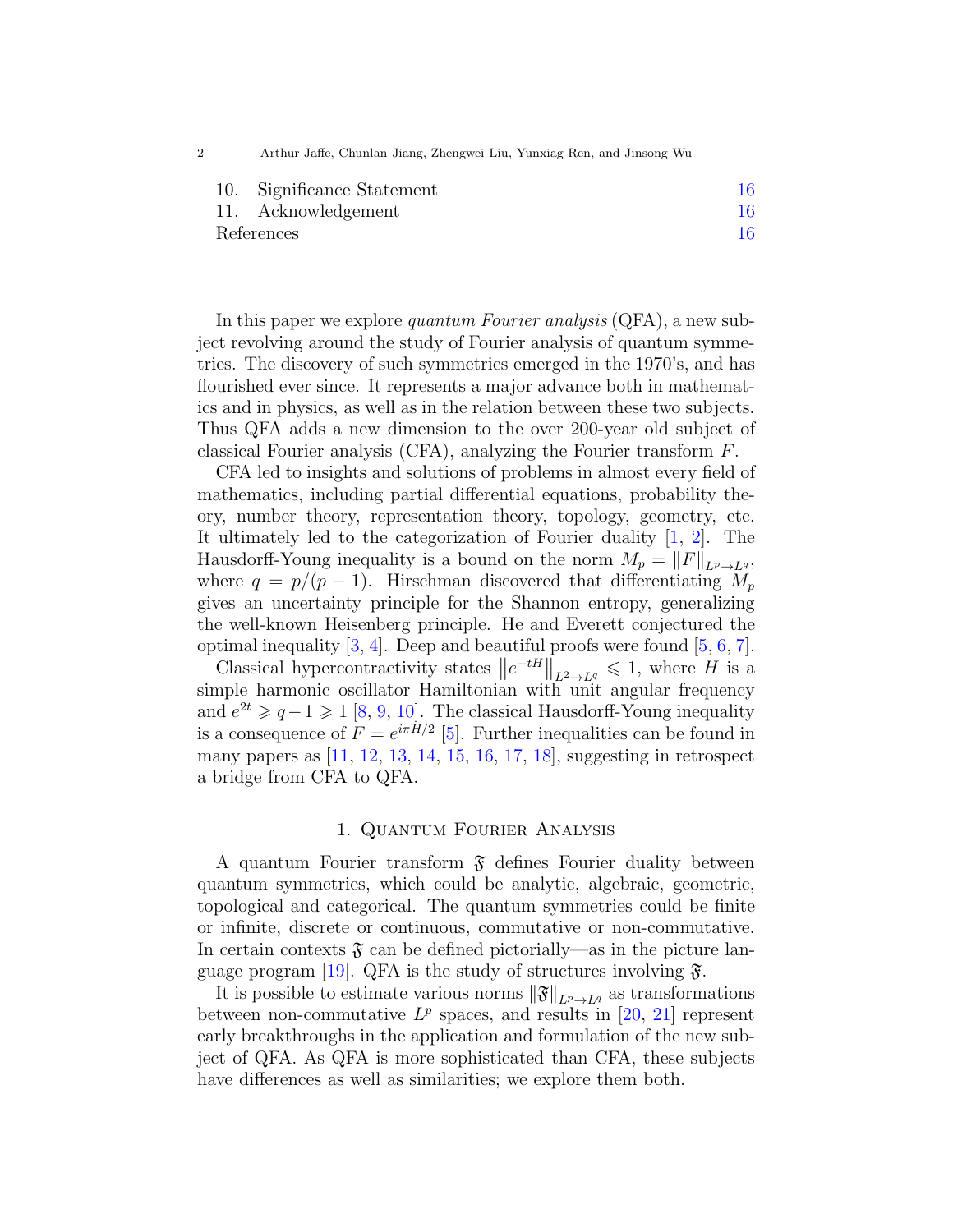Let us consider an example of similarities and differences. In CFA, the extremizers of the Hausdorff-Young inequality (and many others) are Gaussians. In QFA on subfactors, the Hausdorff-Young also holds. The extremiziers are bishifts of biprojections. A biprojection is a projection whose quantum Fourier transform is a multiple of a projection [\[22\]](#page-16-9). So the behavior under Fourier transformation of the extremizers in QFA on subfactors are similar to those in CFA, while their algebraic properties differ.

In this paper we give a unified view of QFA. We establish a new "relative" inequality between pictures that yields an uncertainty principle for relative entropy. We propose a new universal quantum inequality, namely [\(9\)](#page-9-1), that unifies many other quantum inequalities. This is similar to the way the Brascamp-Lieb inequality unites Young's inequality, Hölder inequality, and others, in CFA. Throughout the paper we cite applications of QFA. Finally in §[9,](#page-13-0) we state some general goals for the future and some open questions.

QFA reveals insight and intrinsic structure, as well as relations between, fusion rings, fusion categories, and subfactors. We show how the "Schur product property" provides a powerful obstruction to distinguish mathematical objects. QFA also provides a new approach to quantum entanglement, uncertainty relations, and other problems in quantum information. We are certain that QFA will lead to other advances in many different fields.

# 2. QFA on Fusion Rings

<span id="page-2-0"></span>Let us start with fusion rings, as introduced by Lusztig [\[23\]](#page-16-10); this is an interesting quantum symmetry beyond groups. See [\[24\]](#page-16-11) for further results and references. A fusion ring  $\mathfrak A$  is a ring which is free as a  $\mathbb Z$ module, with a basis  $\{x_1, x_2, \ldots, x_m\}$ ,  $m \in \mathbb{N}$ , with  $x_1 = 1$ , and such that

[B1]  $x_j x_k = \sum_{s=1}^m N_{j,k}^s x_s$ , with  $N_{j,k}^s \in \mathbb{N}$ , and

[B2] there exists an involution  $*$  on  $\{1, 2, ..., m\}$  such that  $N_{j,k}^1$  =  $\delta_{j,k^*}$  inducing an anti-isomorphism of  $\mathfrak{A}$ , given by  $x_k^* := x_{k^*}$  and  $x_k^* x_j^* =$  $(x_jx_k)^*$ .

From a fusion ring, one can construct two  $C^*$ -algebras with faithful tracial states, and a unitary Fourier transform between them. We recall this construction and the quantum Fourier analysis on fusion rings as studied in [\[25\]](#page-16-12). Define a unital <sup>\*</sup>-algebra over  $\mathbb C$  with basis  $\{x_j\}$ , with multiplication given by property  $[\mathcal{B}1]$ , and with adjoint given by  $*$  in  $|\mathcal{B}2|$ . Define a linear functional  $\tau$  given by the Dirac measure on the basis,  $\tau(x_i) = \delta_{i,1}$ . From [B2] we infer that  $\tau$  is a strictly-positive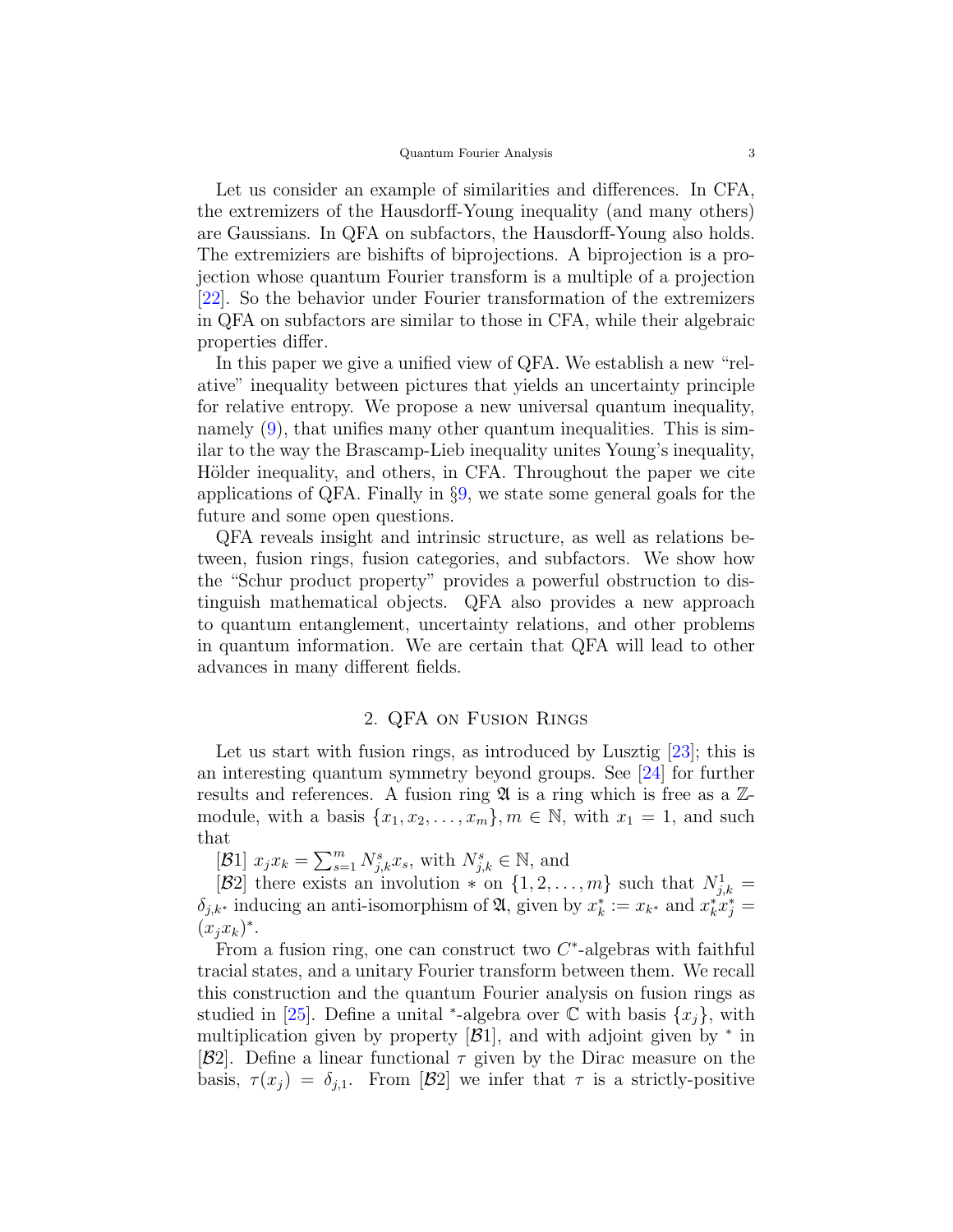trace and defines an inner product. This gives the  $C^*$ -algebra  $\mathcal B$  by the Gelfand-Naimark-Segal construction.

One can define a second (in this case abelian)  $C^*$ -algebra A from  $\mathfrak A$  with multiplication  $\diamond$ , adjoint  $\#$ , given by another strictly positive linear functional  $d$  on  $A$ . Let

 $[\mathcal{A}1]$   $x_j \diamond x_k = \delta_{j,k} d(x_j)^{-1} x_j,$  $[\mathcal{A}2] \; x_j^{\#} = x_j.$ 

Here  $d(\cdot)$  is defined linear, by sending a basis element  $x_i$  to  $d(x_i)$ , the operator norm of the fusion matrix  $M_j$ , with entries  $(M_j)_{s,t} = N^t_{j,s}$ . This is called the Perron-Frobenius dimension of  $x_j$ . The trace d (resp.  $\tau$ ) on the finite-dimensional C<sup>\*</sup>-algebra  $\mathcal{A}$  (resp.  $\mathcal{B}$ ) defines  $L^p$  norms on  $A$  (resp.  $L^q$  norms on  $B$ ) by,

$$
||a||_{\mathcal{A}_p} = d(|a|^p)^{1/p}
$$
,  $||b||_{\mathcal{B}_q} = \tau(|b|^q)^{1/q}$ .

Then  $A$  and  $B$  are two  $C^*$ -algebras with the same basis. We use the classical notation  $\mathfrak{F} : x \mapsto \hat{x}$  for the Fourier transform as the linear map from A to B defined by  $\mathfrak{F}(x_j) = x_j$ . The Fourier transform can be extended to a map from  $L^p(\mathcal{A}, d)$  to  $L^q(\mathcal{B}, \tau)$  for  $1/p + 1/q = 1$ . Plancherel's formula follows as:  $\|\mathfrak{F}(x)\|_{\mathcal{B}_2} = \|x\|_{\mathcal{A}_2}$ .

We now summarize several theorems proved in [\[25\]](#page-16-12) about QFA on fusion rings, including the quantum Schur product theorem (QSP), the quantum Hausdorff-Young inequality (QHY) with  $1/p + 1/q = 1$ , the quantum Young inequality (QY) with  $1/p + 1/q = 1 + 1/r$ , and the basic quantum uncertainty principles (QUP)—defined in terms of the von Neumann entropy,

$$
H_{\mathcal{A}}(|x|^2) = -d((x^{\#} \diamond x) \diamond \log(x^{\#} \diamond x));
$$
  
\n
$$
H_{\mathcal{B}}(|\widehat{x}|^2) = -\tau((\widehat{x}^*\widehat{x})\log(\widehat{x}^*\widehat{x})),
$$

and in terms of the support  $\mathcal{S}_{\mathcal{A}}(x) = d(R(x)), \mathcal{S}_{\mathcal{B}}(\widehat{x}) = \tau(R(\widehat{x})),$  where  $R(\cdot)$  is the range projection.

<span id="page-3-1"></span>**Theorem 2.1.** For non-zero  $x, y \in A$ ,  $[QSP] : \mathfrak{F}^{-1}(\widehat{x}\widehat{y}) \geq_{\mathcal{A}} 0$ , whenever both  $x, y \geq_{\mathcal{A}} 0$ .  $[QHY] : \|\widehat{x}\|_{\mathcal{B}_q} \leq \|x\|_{\mathcal{A}_p}, \text{ for } 1 \leq p \leq 2.$  $[QY] : \|\mathfrak{F}^{-1}(\hat{x}\hat{y})\|_{\mathcal{A}_r} \leq \|x\|_{\mathcal{A}_p} \|y\|_{\mathcal{A}_q}, \text{ for } 1 \leq p, q, r \leq \infty.$  $[QUP-1] : H_{\mathcal{A}}(|x|^2) + H_{\mathcal{B}}(|\hat{x}|^2) + 2||x||_{\mathcal{A}_2}^2 \log ||x||_{\mathcal{A}_2}^2 \geq 0.$  $[QUP-2] : S_{\mathcal{A}}(x)S_{\mathcal{B}}(\widehat{x}) \geq 1.$ 

# 3. QFA on Subfactors

<span id="page-3-0"></span>Modern subfactor theory was initiated by V. Jones in 1983 by his remarkable index theorem  $[26]$ . A subfactor of type  $II_1$  is an inclusion of II<sub>1</sub> factors  $\mathcal{N} \subset \mathcal{M}$  and its index describes the relative size of these two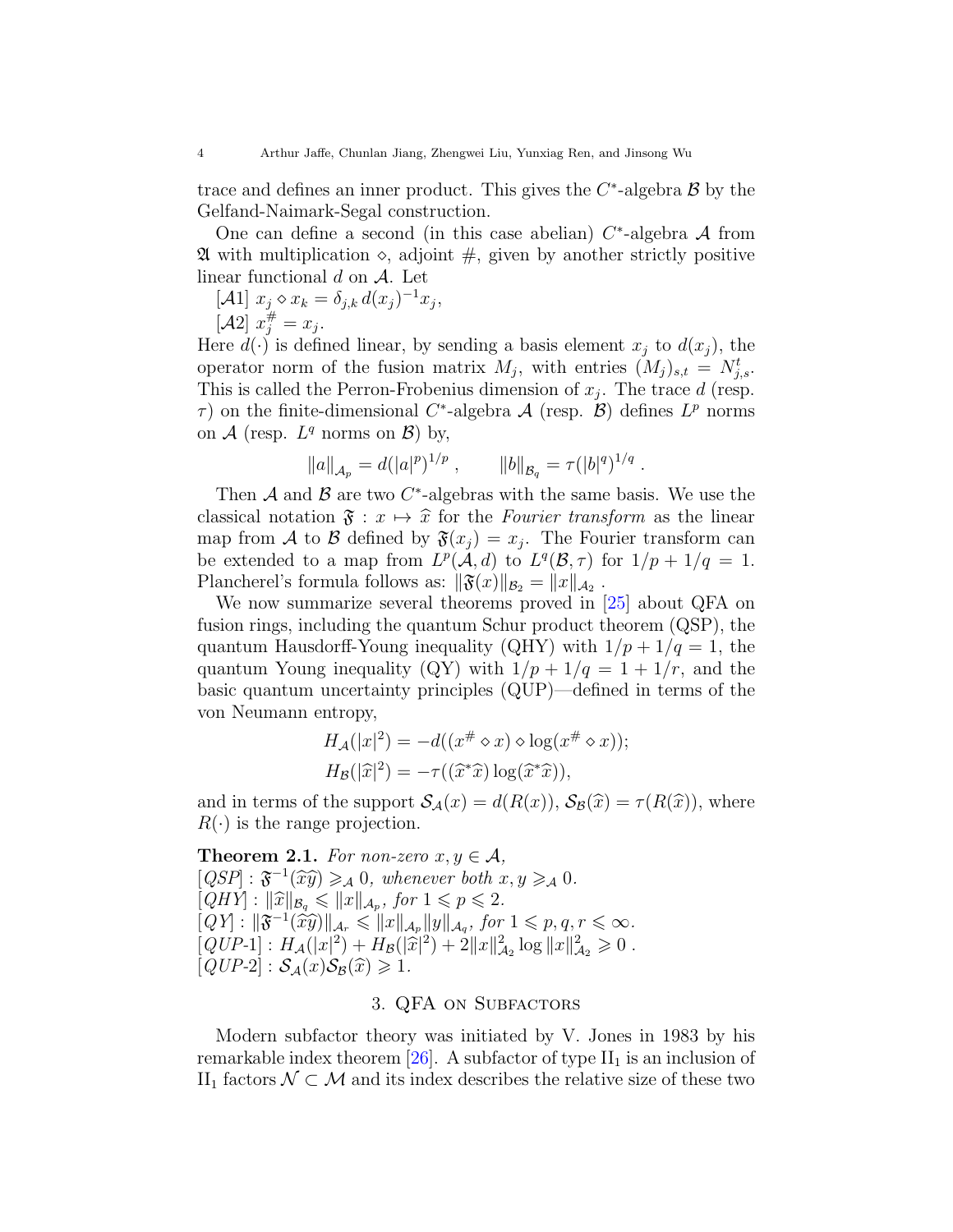factors. Jones' index theorem asserts that the index  $\delta^2$  of a subfactor belongs to the set  $\{4\cos^2(\frac{\pi}{n})\}$  $\binom{\pi}{n}$  :  $n = 3, 4, \dots$  }  $\cup$  [4,  $\infty$ ] and every possible value can be realized as the index of a subfactor. Subfactor theory turns out to be a natural framework to study quantum symmetry in statistical physics and quantum field theory, see e.g. [\[27\]](#page-16-14). Subfactor planar algebras [\[28\]](#page-16-15) provide a pictorial tool to study subfactor theory. A planar algebra  $\mathscr{P}_{\bullet} = {\mathscr{P}_{n,\pm} : n \geqslant 0}$  is a family of finite-dimensional vector spaces with an action of the operad of planar tangles, similar to topological quantum field theory [\[29\]](#page-16-16). One represents an element in  $\mathscr{P}_{n,\pm}$  (called an *n*-box) by a labelled rectangle with 2*n* strings attached to its boundary. Each vector space  $\mathscr{P}_{n,\pm}$  is equipped with an involution ∗ , which is compatible with the invloution of planar tangles. This involution <sup>∗</sup> is called the adjoint, and given pictorially by reflection.

Any  $w \in \mathscr{P}_{1,+}$  satisfies the spherical condition, and any  $x \in \mathscr{P}_{n,+}$ satisfies the "reflection-positivity" condition,

<span id="page-4-0"></span>
$$
\mathbf{w} = \begin{bmatrix} \overline{\mathbf{w}} \\ \overline{\mathbf{w}} \end{bmatrix}, \qquad \mathbf{w} = \begin{bmatrix} \overline{\mathbf{w}} \\ \overline{\mathbf{w}} \end{bmatrix}, \qquad \mathbf{w} = \begin{bmatrix} \overline{\mathbf{w}} \\ \overline{\mathbf{w}} \end{bmatrix}
$$

The action of planar tangles turns  $\mathscr{P}_{n,\pm}$  into C<sup>\*</sup>-algebras, and the trace gives a Hilbert-space representation by the GNS construction. We set  $A = \mathscr{P}_{2,+}$  and  $B = \mathscr{P}_{2,-}$ . For elements A, one has pictorial representations for x, multiplication xy, the Fourier transform  $\mathfrak{F}(x)$ , the trace  $tr(x)$  as follows,

$$
*\begin{array}{|c|c|c|c|c|}\n\hline\n\ast & & \ast & \\
\hline\n\ast & & \ast & \\
\hline\n\end{array}, \begin{array}{|c|c|c|c|}\n\hline\n\ast & & \ast & \\
\hline\n\ast & & \ast & \\
\hline\n\end{array}.
$$

Define the convolution product  $*$  on  $\mathcal A$  by

(2) 
$$
\sqrt{\mathbf{x} \cdot \mathbf{y}} = x * y = \mathbf{\mathfrak{F}} \left( \mathbf{\mathfrak{F}}^{-1}(x) \mathbf{\mathfrak{F}}^{-1}(y) \right).
$$

The  $C^*$ -algebra  $\mathcal B$  has a similar pictorial representation. These pictures not only make quantum Fourier analysis transparent; they also provide a precise framework for proofs.

**Theorem 3.1** (Schur product theorem, Theorem 4.1 of [\[20\]](#page-16-7)). For any  $0 \leqslant x, y \in A$  (or  $0 \leqslant x, y \in B$ ), one has  $0 \leqslant x \cdot y$ .

*Proof.* Since tr is faithful, it suffices to show that  $tr((x * y)z) \geq 0$ for any  $0 \leq z \in \mathcal{A}$ . Since  $\mathcal A$  is a  $C^*$ -algebra, there exist elements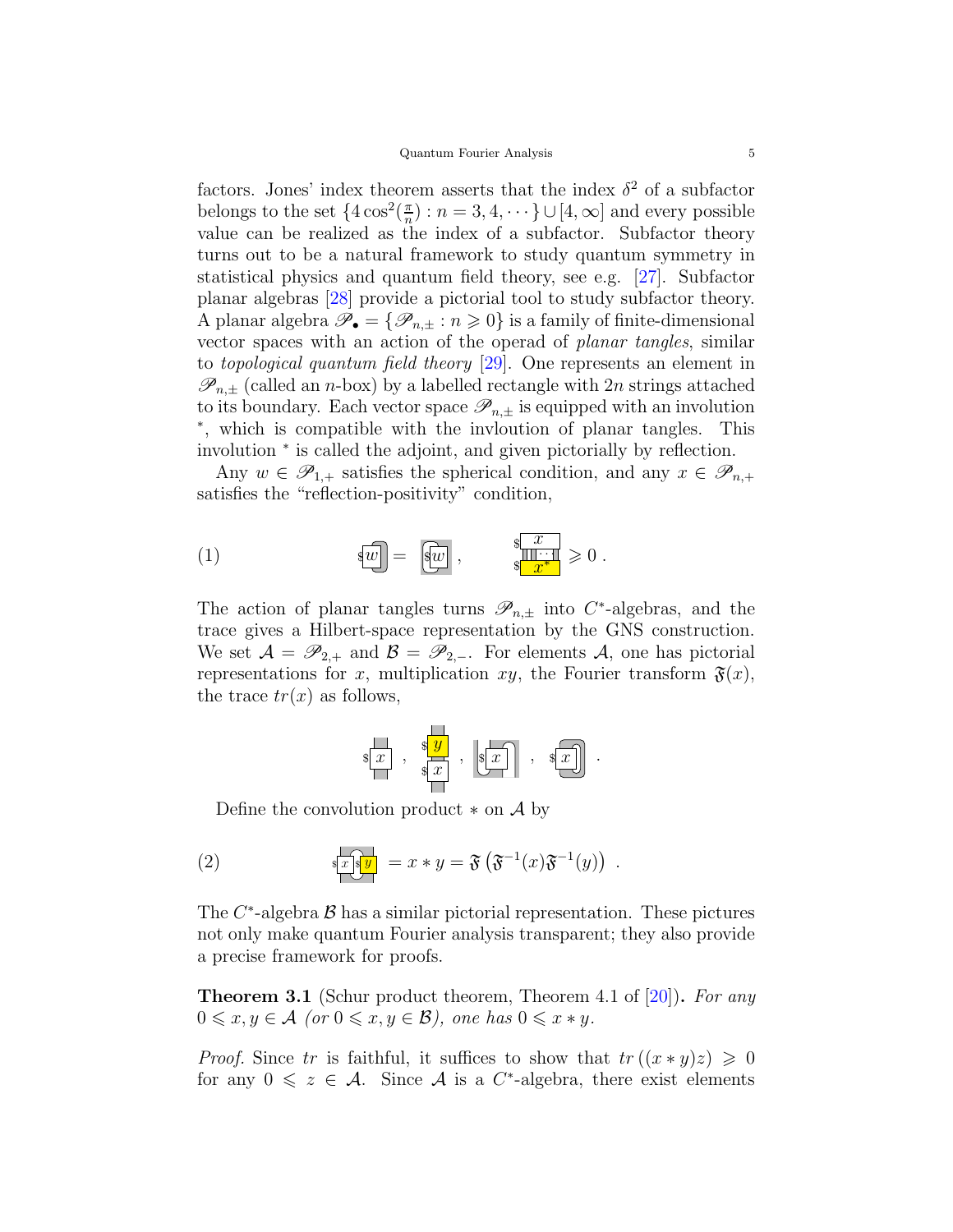$x^{\frac{1}{2}}, y^{\frac{1}{2}}, z^{\frac{1}{2}} \in \mathcal{A}$ , such that

(3) 
$$
tr((x * y)z) = \frac{\sqrt[4]{z}}{\sqrt[4]{x} \sqrt[4]{y}} = \sqrt[4]{x \sqrt[4]{y} \sqrt[2]{z}}
$$

<span id="page-5-2"></span>(4) 
$$
= \frac{\sqrt[4]{x^{\frac{1}{2}}}\sqrt[4]{y^{\frac{1}{2}}}}{\sqrt[4]{x^{\frac{1}{2}}}\sqrt[4]{y^{\frac{1}{2}}}} \frac{\sqrt{1}}{z^{\frac{1}{2}}} \geq 0.
$$

Here we infer positivity from the reflection positivity in [\(1\)](#page-4-0). This proof works on  $\beta$  by switching the shading, since the dual of a subfactor is also a subfactor.

The Schur product property holds on both  $A$  and  $B$  for subfactors. On fusion rings, it holds on  $\mathcal A$  but not necessarily on  $\mathcal B$ . We discuss this essential difference revealed by QFA in more detail in §[4.](#page-6-0)

<span id="page-5-0"></span>3.1. Applications. An important application of the Schur product theorem comes in the classification of abelian subfactor planar algebras [\[20\]](#page-16-7). One can regard this as the fundamental theorem for abelian subfactors, extending the fundamental theorem for finite abelian groups. This was the first classification that neither requires a bound on the Jones index, nor on the dimension.

Theorem 3.2 (Theorem 6.7 [\[20\]](#page-16-7)). An irreducible subfactor planar algebra is abelian if and only if it is a free product of the simplest (Temperley-Lieb-Jones) planar algebras, and finite abelian groups.

Also one obtains a geometric proof of reflection positivity.

Theorem 3.3. Reflection positivity holds for Hamiltonians on planar para algebras (Theorem 7.1 of [\[30\]](#page-16-17)) and on Levin-Wen models (Theo*rem 3.2 of*  $[31]$ .

<span id="page-5-1"></span>3.2. Quantum Hausdorff-Young Inequalities. Many estimates for the norm  $K_{p,q} = \|\mathfrak{F}\|_{L^p \to L^q}$  have been established in the quantum case, including when  $p, q$  are not dual, see [\[21,](#page-16-8) [32\]](#page-16-19). Instead of synthesizing these estimates into one theorem, we give a picture [\(5\)](#page-6-2) illustrating the known bounds for  $K_{p,q}$ , with the extremizers for various regions and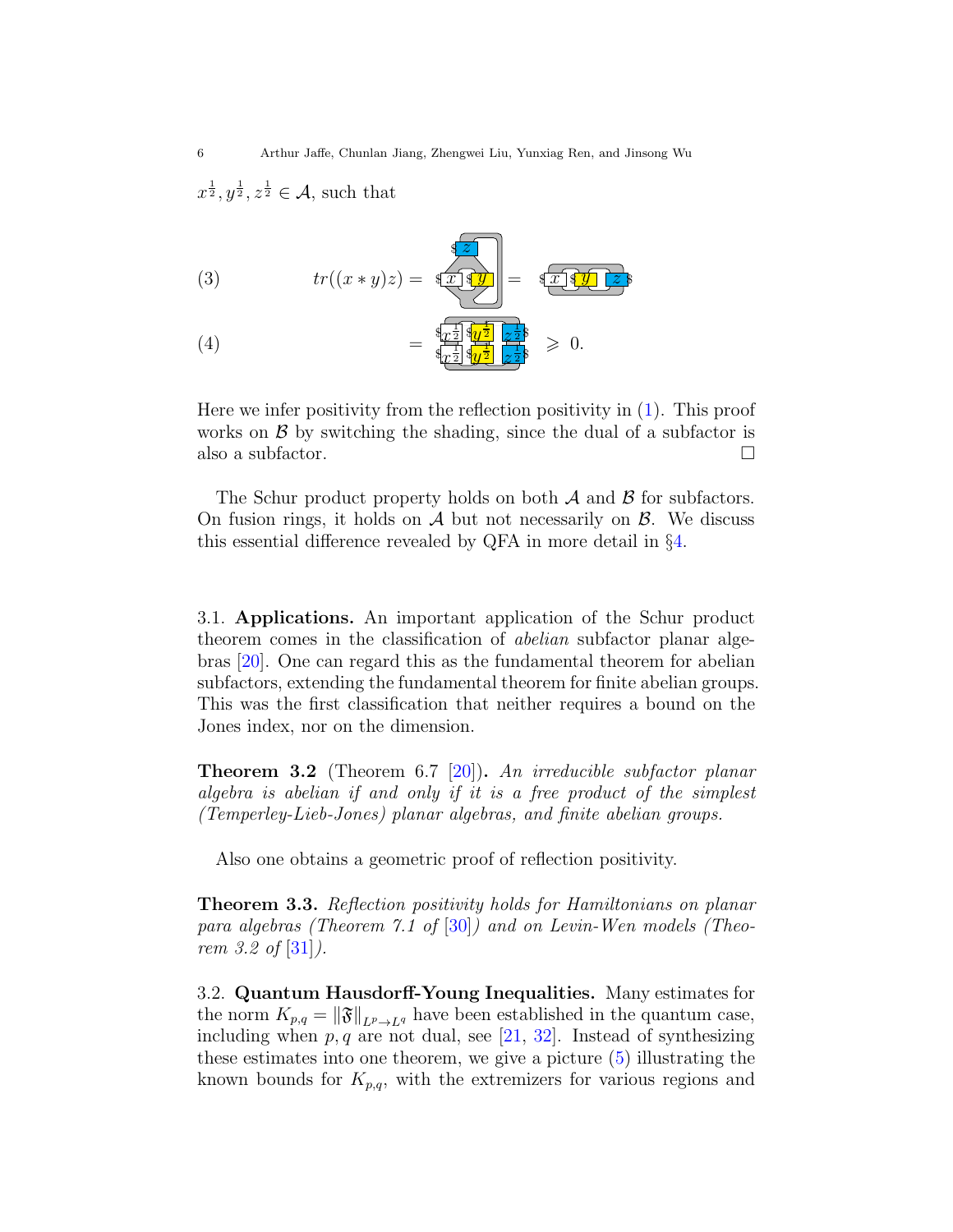

<span id="page-6-2"></span>The constant  $\delta$  is the square root of the Jones index. The extremizers of these inequalities have nine different characterizations. In particular, the red line  $1/p + 1/q = 1$ , for  $1/2 \leq 1/p \leq 1$  corresponds to the quantum Hausdorff-Young inequality. Moreover, all the other quantum inequalities, such as quantum Young's inequality, in Theorem [2.1](#page-3-1) have been proved for subfactors planar algebras in [\[21\]](#page-16-8).

## 4. QFA on Unitary Fusion Categories

<span id="page-6-0"></span>. The quantum Fourier analysis on subfactors also works for unitary fusion categories through the quantum double construction, see e.g. [\[33\]](#page-16-20). Let C be a unitary fusion category and  $I = \{X_1, X_2, \dots, X_m\}$  be the set of simple objects. There is a Frobenius algebra  $\gamma$  in  $\mathcal{C} \boxtimes \overline{\mathcal{C}}$ whose object is  $\bigoplus^m$  $i=1$  $X_i \boxtimes \overline{X_i}$ . Following the quantum double construction, we obtain an irreducible subfactor planar algebra, such that  $\mathcal{A} = \mathscr{P}_{2,+} = \hom_{\mathcal{C} \boxtimes \overline{\mathcal{C}}}(\gamma)$  and  $\mathcal{B} = \mathscr{P}_{2,-} = \hom_{\gamma-\gamma}(\gamma \otimes \gamma)$ . Applying quantum Fourier analysis to  $A$  on this subfactor, we obtain inequalities on the Grothendieck ring of unitary fusion categories as stated in Theorem [2.1.](#page-3-1) Applying quantum Fourier analysis to  $\mathcal{B}$ , we obtain inequalities on the dual of the Grothendieck ring, which turn out to be highly non-trivial.

<span id="page-6-1"></span>4.0.1. Application: Analytic Obstructions. It is important to determine whether a fusion ring can be the Grothendieck ring of a unitary fusion category. Quantum Fourier analysis provides powerful analytic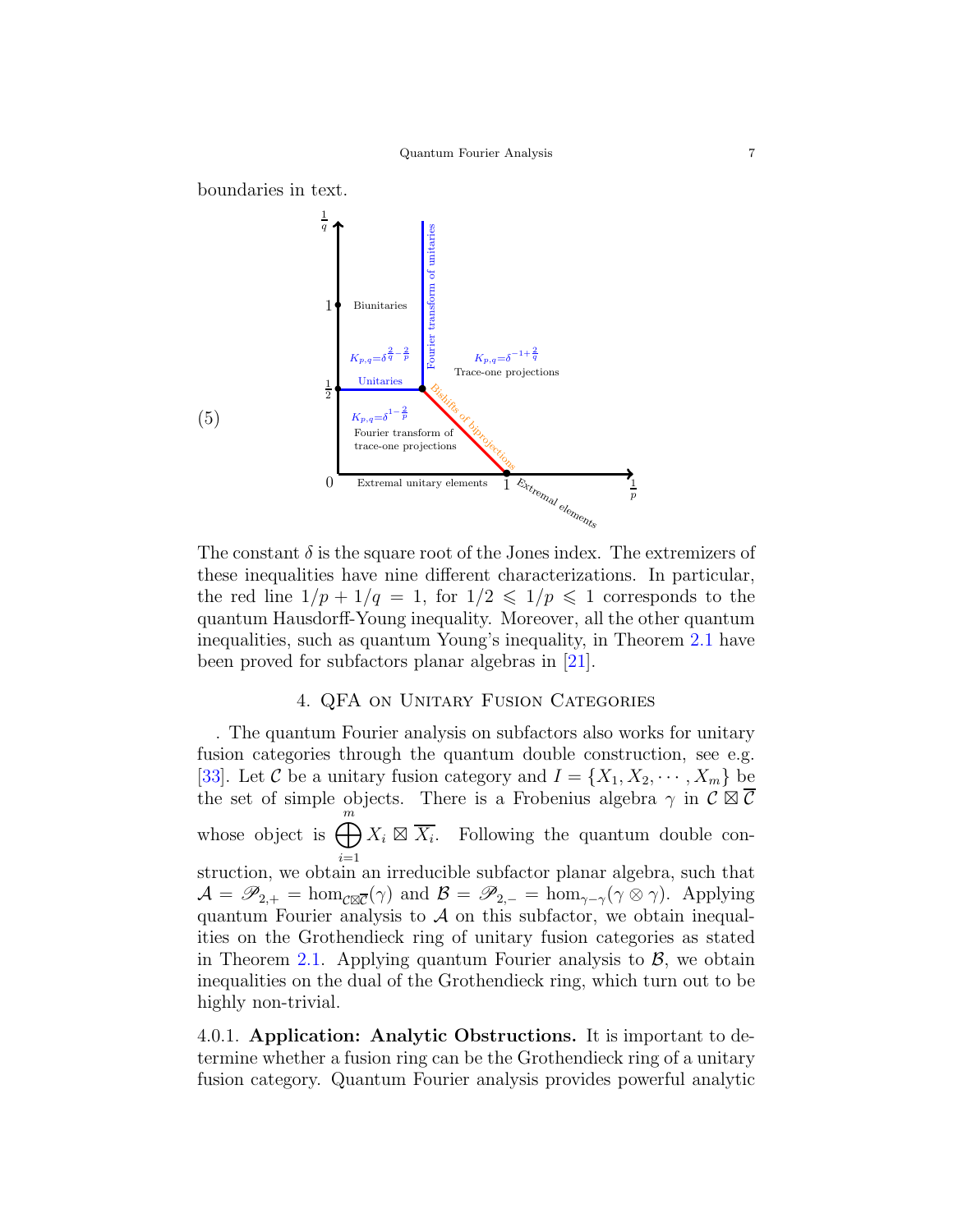obstructions to the unitary categorification of fusion rings. The quantum inequalities in Theorem [2.1](#page-3-1) holds on the dual of Grothendieck rings. However, they may not necessarily hold on the dual of fusion rings, thereby providing analytic obstructions of the unitary categorification of fusion rings.

The Schur product property on the dual of a fusion ring,  $0 \leq x * y$ if  $0 \leq x, y \in \mathcal{B}$ , is a surprisingly efficient analytic obstruction of the unitary categorification:

**Theorem 4.1** ([\[25\]](#page-16-12)). If a fusion ring can be unitarily categorified, then the Schur product property holds on the dual.

There are 21 exmaples in the classification of simple integral fusion rings up to rank 8 and global dimension 989. Four of them are grouplike. Methods based on previously known analytic, algebraic and number theoretic obstructions did not determine whether the remaining 17 could be unitarily categorified. Due to Schur product obstruction, 15 out of the 17 have no unitary categorification, as shown in [\[25\]](#page-16-12).

Example: Let us recall one example from [\[25\]](#page-16-12) to illustrate this obstruction. Let  $\mathfrak A$  be the rank-7 simple integral fusion ring with the following seven fusion matrices, equal to

 1 0 0 0 0 0 0 0 1 0 0 0 0 0 0 0 1 0 0 0 0 0 0 0 1 0 0 0 0 0 0 0 1 0 0 0 0 0 0 0 1 0 0 0 0 0 0 0 1 , 0 1 0 0 0 0 0 1 1 0 1 0 1 1 0 0 1 0 1 1 1 0 1 0 0 1 1 1 0 0 1 1 1 1 1 0 1 1 1 1 1 1 0 1 1 1 1 1 1 , 0 0 1 0 0 0 0 0 0 1 0 1 1 1 1 1 1 0 0 1 1 0 0 0 1 1 1 1 0 1 0 1 1 1 1 0 1 1 1 1 1 1 0 1 1 1 1 1 1 , 0 0 0 1 0 0 0 0 1 0 0 1 1 1 0 0 0 1 1 1 1 1 0 1 1 0 1 1 0 1 1 0 1 1 1 0 1 1 1 1 1 1 0 1 1 1 1 1 1 , 0 0 0 0 1 0 0 0 0 1 1 1 1 1 0 1 0 1 1 1 1 0 1 1 0 1 1 1 1 1 1 1 1 1 1 0 1 1 1 1 2 1 0 1 1 1 1 1 2 , 0 0 0 0 0 1 0 0 1 1 1 1 1 1 0 1 1 1 1 1 1 0 1 1 1 1 1 1 0 1 1 1 1 2 1 1 1 1 1 2 0 3 0 1 1 1 1 3 1 , 0 0 0 0 0 0 1 0 1 1 1 1 1 1 0 1 1 1 1 1 1 0 1 1 1 1 1 1 0 1 1 1 1 1 2 0 1 1 1 1 3 1 1 1 1 1 2 1 2 .

The eigenvalue table of these matrices (where  $\zeta^7 = 1$ ) is:

(6) 
$$
\begin{pmatrix}\n1 & 1 & 1 & 1 & 1 & 1 \\
5 & -1 & -\zeta - \zeta^6 & -\zeta^5 - \zeta^2 & -\zeta^4 - \zeta^3 & 0 & 0 \\
5 & -1 & -\zeta^5 - \zeta^2 & -\zeta^4 - \zeta^3 & -\zeta - \zeta^6 & 0 & 0 \\
5 & -1 & -\zeta^4 - \zeta^3 & -\zeta - \zeta^6 & -\zeta^5 - \zeta^2 & 0 & 0 \\
6 & 0 & -1 & -1 & -1 & 1 & 1 \\
7 & 1 & 0 & 0 & 0 & 0 & -3 \\
7 & 1 & 0 & 0 & 0 & -1 & 2\n\end{pmatrix}.
$$

The first column is the Perron-Frobenius dimension of the 7 simple objects. Take  $X = x_1 + x_5 - 3x_6 + 2x_7$ , then  $X = X^* = X^2/15$ .

The Schur product property on  $\mathcal{B}$ , equivalent to a dual version of [\(4\)](#page-5-2), yields (with  $x = y = z = X$ ) that

<span id="page-7-0"></span>(7) 
$$
d((\widehat{XX^*}) \diamond (\widehat{XX^*}) \diamond (\widehat{XX^*})) \geq 0.
$$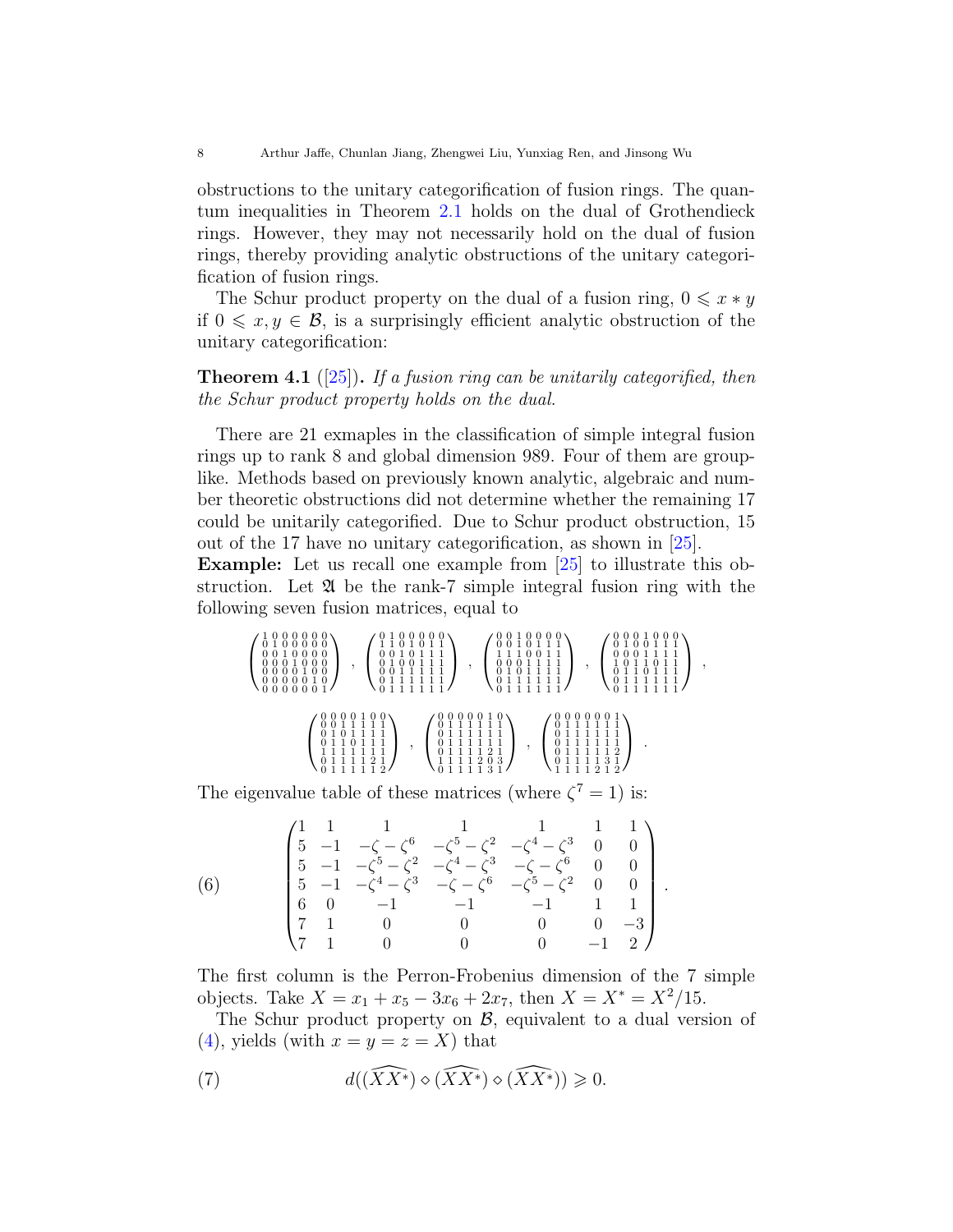However, it follows directly that [\(7\)](#page-7-0) is false in this case, as

$$
\frac{1^3}{1} + \frac{0^3}{5} + \frac{0^3}{5} + \frac{0^3}{5} + \frac{1^3}{6} + \frac{(-3)^3}{7} + \frac{2^3}{7} = -\frac{65}{42} < 0.
$$

<span id="page-8-0"></span>Therefore, the fusion ring  $\mathfrak A$  can not be unitarily categorified.

# 5. QFA on Locally Compact Quantum Groups

The previous results focus on finite quantum symmetry, such as fusion rings and finite-index subfactors. One might ask whether quantum Fourier analysis can be established for infinite quantum symmetry. The answer is "yes;" there are results on infinite-dimensional Kac algebras and locally compact quantum groups.

We recall the definition of the Fourier transform on locally compact quantum groups, of which the Fourier transform on Kac algebra is a special case, see [\[36\]](#page-17-0). Let  $\mathbb G$  be a locally compact quantum group and  $\varphi$  the left Haar weight. Suppose W is the multiplicative unitary,  $\phi$  is a normal semi-finite faithful weight on the commutant of  $L^{\infty}(\mathbb{G})$ ,  $\hat{\phi}$  is a normal semi-finite faithful weight on the commutant of  $L^{\infty}(\widehat{\mathbb{G}})$ . Let  $d = \frac{d\varphi}{d\phi}$ ,  $\hat{d} = \frac{d\hat{\varphi}}{d\hat{\phi}}$  be the Connes' spatial derivatives,  $L^{p}(\phi)$ ,  $L^{p}(\hat{\phi})$  Hilsum's space for any  $1 \leqslant p \leqslant \infty$ . The Fourier transform  $\mathcal{F}_p : L^p(\phi) \to L^q(\hat{\phi}),$ for  $1 \leqslant p \leqslant 2$ , and  $1/p + 1/q = 1$ , is defined by

$$
\mathcal{F}_p(xd^{1/p}) = (\varphi \otimes \iota)(W(x \otimes 1))\hat{d}^{1/q}, \forall x \in \mathcal{T}_\varphi^2.
$$

Here  $\mathcal{T}_{\varphi} \subset \mathfrak{N}_{\varphi} \cap \mathfrak{N}_{\varphi}^*$  is the space of elements analytic with respect to  $\varphi$ . Even the definition of the convolution on locally compact quantum groups is non-trivial.

The quantum inequalities in Theorem [2.1](#page-3-1) on these infinite quantum symmetries have been partially studied in [\[37,](#page-17-1) [38,](#page-17-2) [39,](#page-17-3) [40,](#page-17-4) [41\]](#page-17-5). The quantum uncertainty principle QUP-2 in Theorem [2.1](#page-3-1) becomes a continuous family of inequalities on locally compact quantum groups [\[41\]](#page-17-5).

#### <span id="page-8-1"></span>6. Surface Algebras and A Universal Inequality

<span id="page-8-2"></span>6.1. Surface Algebras. Many inequalities in classical Fourier analysis have not been axiomatized in a pictorial framework. The third author introduced surface algebras in [\[34\]](#page-16-21), formalizing the extension of planar algebras from 2D to 3D space, outlined in [\[35\]](#page-16-22). Surface algebras are an extensive framework to capture additional pictorial features of Fourier analysis.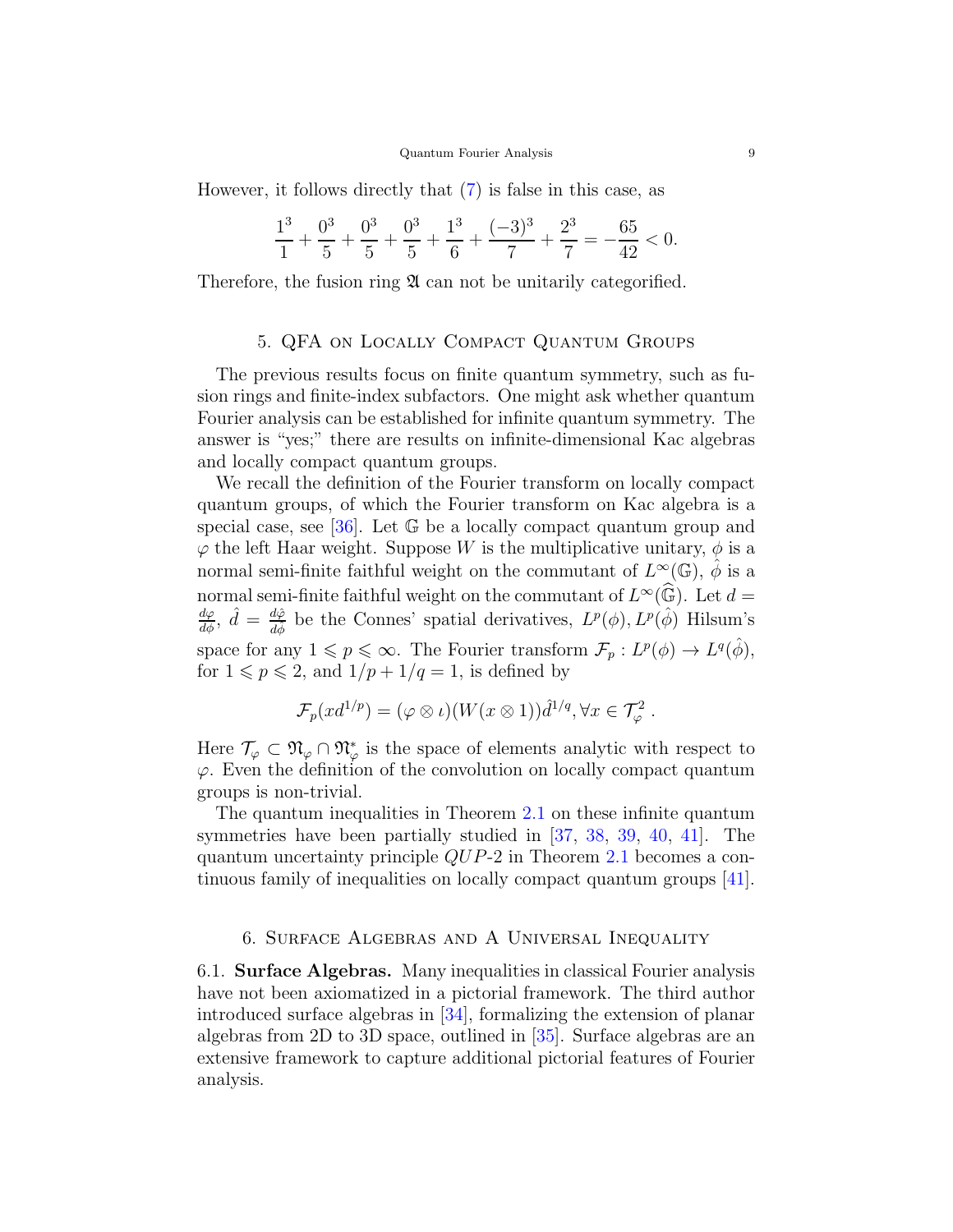For any subfactor planar algebra, the actions of planar tangles can be further extended to the actions of surface tangles. (The arrow in planar diagrams corresponds to the \$ sign in planar algebras. The clockwise/anticlockwise orientation of the arrow indicates the input/output disc in surface algebras.) One can represent Fourier transform, multiplication and convolution on as the action of the following surface tangles in the 3D space:

$$
\begin{array}{ccc} (8) & & & \overbrace{\phantom{...}}^{A} & \\ & & & \overbrace{\phantom{...}}^{A} & \\ & & & \overbrace{\phantom{...}}^{A} & \\ & & & & \end{array}
$$

Using 3D pictures, one can consider the Fourier duality for surface tangles with multiple inputs and outputs, see applications in [\[34\]](#page-16-21).

One can consider a finite-dimensional Kac algebra  $K$  as  $A$  and its dual  $K^*$  as  $\mathcal{B}$ , with a Fourier transform from K to  $K^*$  defined analogously to  $\S5$  $\S5$  The pair of Kac algebras K and  $K^*$  can be understood as  $\mathcal A$  and  $\mathcal B$  for the surface algegra. The co-multiplication is given by the following surface tangle:



The Hopf-axiom that the co-multiplication is an algebraic homomorphism reduces to the string-genus relation of surface tangles [\[35\]](#page-16-22).

<span id="page-9-0"></span>6.2. A Universal Inequality. In a subfactor planar/surface algebra  $\mathscr{P}$ , the Fourier transform, the multiplication, and the convolution can be realized by planar/surface tangles. In general, a surface tangle is a multi-linear map on  $\bigoplus_{n\in\mathbb{N}}\mathscr{P}_{n,\pm}$ . Now we give a new pictorial inequality in the quantum case, motivated by the classical Brascamp-Lieb inequality. We replace the dual of the linear map  $B_j : \mathbb{R}^n \to \mathbb{R}^{\overline{k}_j}$  by a surface tangle  $T_j$  with  $k_j$  input discs and n output discs, moreover the  $n$ -output discs are identical for different  $i$ :

<span id="page-9-1"></span>(9) 
$$
\left\| \prod_{j=1}^m T_j(x_j) \right\|_1 \leq C \prod_{j=1}^m \|x_j\|_{p_j},
$$

and C is the best constant.

This topological inequality includes the quantum Hausdorff-Young inequality, quantum Hölder inequality and quantum version of Young's inequality. The best constants of these three inequalities are achieved at biprojections.

For those familiar with the Quon language [\[35\]](#page-16-22), we can consider the new pictorial inequalities whose  $T_j$ 's are surface tangles with braided charged strings. In particular, if all the inputs and outputs are 2-boxes,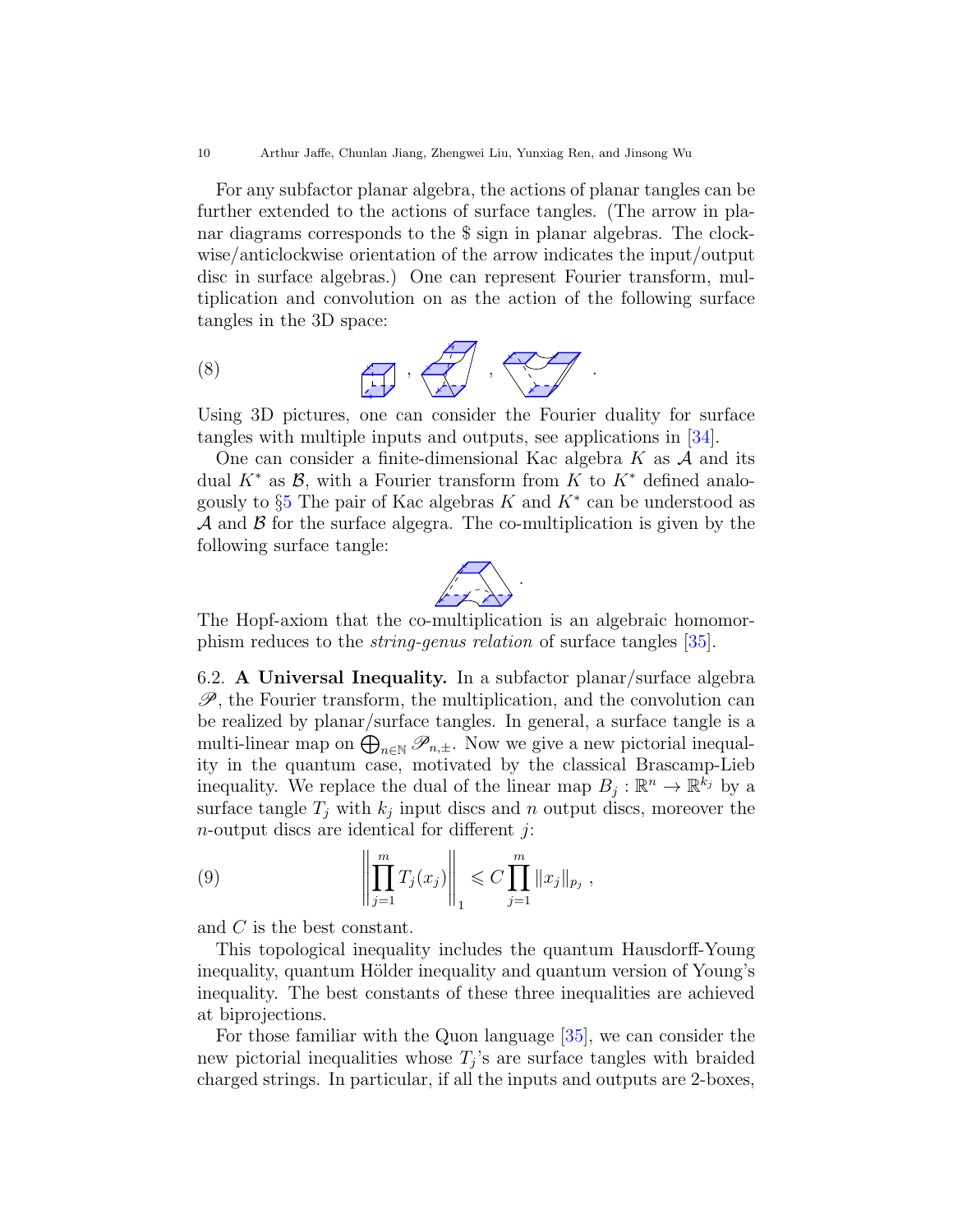corresponding to qudits, then  $T_i$  can be any Clifford transformation on qudits. These Clifford transformations can be considered as a quantum analogue of the dual of a linear transformation  $B_j : (\mathbb{Z}_d)^n \to (\mathbb{Z}_d)^{k_j}$ . Considering the action on density matrices, the  $n$ -qudit Clifford gates on Pauli matrices are symplectic transformations on 2n-dimensional symplectic spaces over  $\mathbb{Z}_d$ .

#### <span id="page-10-0"></span>7. Relative Inequalities, Entropy, and Uncertainty

Here we present a relative, quantum, Hausdorff-Young inequality. This leads to a new, relative, quantum, entropic uncertainty principle.

Let  $\mathscr{P}_{\bullet}$  be an irreducible subfactor planar algebra with the Markov trace tr. Let  $\varphi$  (resp.  $\psi$ ) be a faithful state on  $\mathscr{P}_{2,+}$  (resp.  $\mathscr{P}_{2,-}$ ). Let  $D_{\varphi}$  (resp.  $D_{\psi}$ ) be the density operator of  $\varphi$  (resp.  $\psi$ ), namely,  $\varphi(\cdot) = tr(D_{\varphi} \cdot)$ . Note that



Now we define a Fourier transform  $\mathfrak{F}_{p,\varphi,\psi}: L^p(\mathscr{P}_{2,+}, tr) \to L^q(\mathscr{P}_{2,-}, tr)$ for  $1 \leqslant p \leqslant 2$ ,  $q = p/(p-1)$  as

.

.

(10) 
$$
\mathfrak{F}_{p,\varphi,\psi}(xD_{\varphi}^{1/p})=\mathfrak{F}(xD_{\varphi}^{1/2})D_{\psi}^{1/q-1/2}
$$

This Fourier transform is represented pictorially as follows,

(11) 
$$
\mathfrak{F}_{p,\varphi,\psi} : \begin{array}{c} \mathbb{S}_{p,\varphi,\psi}^{-\frac{1}{p}-\frac{1}{2}} \\ \mathbb{S}_{\mathbb{R}D^{\frac{1}{2}}_{\varphi}} & \longrightarrow \\ \mathbb{S}_{\mathbb{R}D^{\frac{1}{2}}_{\varphi}} & \mathbb{S}_{\mathbb{R}D^{\frac{1}{2}}_{\varphi}} \end{array}
$$

From Plancherel's theorem for  $\mathfrak{F}$ , we infer Plancherel's theorem for  $\mathfrak{F}_{p,\varphi,\psi},$ 

(12) 
$$
\|\mathfrak{F}_{2,\varphi,\psi}(xD^{1/2}_{\varphi})\|_2=\|\mathfrak{F}(xD^{1/2}_{\varphi})\|_2=\|xD^{1/2}_{\varphi}\|_2.
$$

<span id="page-10-1"></span>Theorem 7.1 (Relative, quantum Hausdorff-Young inequality). Let  $\mathscr{P}_{\bullet}$  be an irreducible subfactor planar algebra and let  $\varphi, \psi$ be faithful states on  $\mathscr{P}_{2,\pm}$ . Then for any  $x \in \mathscr{P}_{2,+}$ ,  $1 \leqslant p \leqslant 2$ , and dual  $2 \leqslant q = p/(p-1)$ , we have

(13) 
$$
\|\mathfrak{F}_{p,\varphi,\psi}(xD_{\varphi}^{1/p})\|_{q} \leqslant K_{p,\varphi,\psi} \|xD_{\varphi}^{1/p}\|_{p} .
$$

Here  $K_{p,\varphi,\psi} = \delta^{-2/p} ||D_{\psi}^{1/q-1/2}||$  $\frac{1}{\psi}^{\frac{1}{q-1/2}}$ || $\infty$ || $\mathfrak{F}(D^{1/2-1/p}_{\varphi})$ ||1. Pictorially,

$$
\left\|\frac{\overline{s_{p_\phi}^{\frac{1}{2}-\frac{1}{2}}}}{\overline{s_{p_\phi}^{\frac{1}{2}}}}\right\|_q \leqslant \left(\left\|\left\|\left\|\frac{^{-2/p}}{1}\right\|\right.\right.\,\left\|\frac{\overline{s_{p_\phi}^{\frac{1}{2}-\frac{1}{2}}}}{\overline{\psi}}\right\|_\infty\,\,\left\|\left\|\frac{\overline{s_{p_\phi}^{\frac{1}{2}-\frac{1}{p}}}}{\overline{\psi}^{\frac{1}{2}-\frac{1}{p}}}\right\|_1\right)\,\,\left\|\frac{\overline{s_{x,p_\phi}^{\frac{1}{2}}}}{\overline{\psi}^{\frac{1}{2}}}\right\|_p.
$$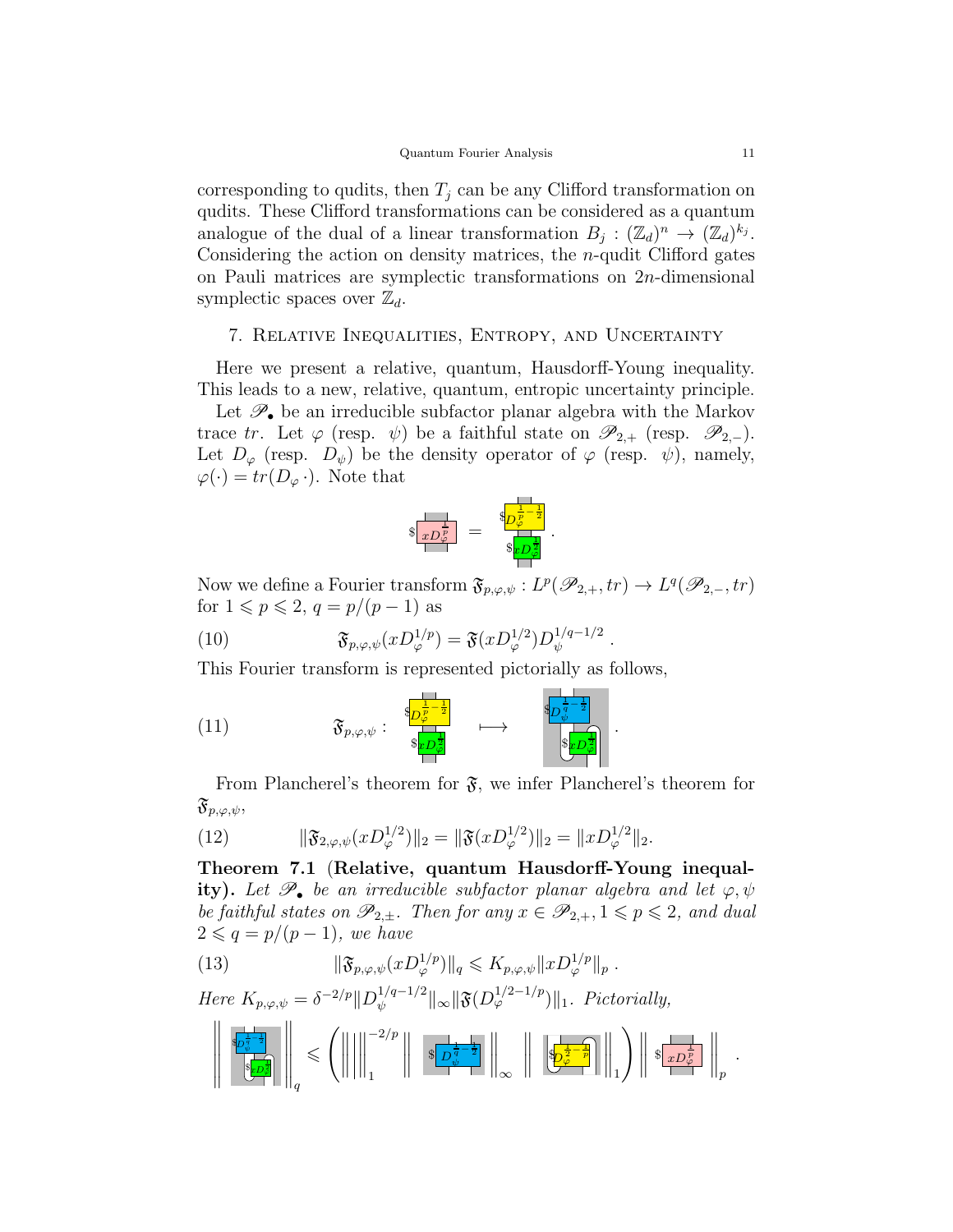Proof. We give the elementary and insightful picture proof:

$$
\begin{aligned}\n\left\| \frac{\sqrt[3]{p_{\varphi}^{\frac{1}{4}-\frac{1}{2}}}}{\sqrt[3]{p_{\varphi}^{\frac{1}{4}-\frac{1}{2}}}}\right\|_{q} &= \left\| \frac{\sqrt[3]{p_{\varphi}^{\frac{1}{4}-\frac{1}{2}}}}{\sqrt[3]{p_{\varphi}^{\frac{1}{4}-\frac{1}{2}}}}\right\|_{q} &= \left\| \frac{\sqrt[3]{p_{\varphi}^{\frac{1}{4}-\frac{1}{2}}}}{\sqrt[3]{p_{\varphi}^{\frac{1}{4}-\frac{1}{2}}}}\right\|_{q} \\
&= \sup_{\|y\|_{p}=1}\left\| \frac{\sqrt[3]{p_{\varphi}^{\frac{1}{4}-\frac{1}{2}}}}{\sqrt[3]{p_{\varphi}^{\frac{1}{4}-\frac{1}{2}}}}\right\|_{q} &= \sup_{\|y\|_{p}=1}\left\| \frac{\sqrt[3]{p_{\varphi}^{\frac{1}{4}-\frac{1}{2}}}}{\sqrt[3]{p_{\varphi}^{\frac{1}{4}-\frac{1}{2}}}}\right\|_{q} \\
&\leq \widetilde{K}\left\| \left\| \sqrt[3]{\frac{p_{\varphi}^{\frac{1}{4}-\frac{1}{2}}}}\right\|_{q} \leq \delta^{1-2/p} \widetilde{K}\right\| \sqrt[3]{\frac{p_{\varphi}^{\frac{1}{4}-\frac{1}{2}}}{p}}\right\|_{p}.\n\end{aligned}
$$

The first inequality is a consequence of the quantum Hölder inequality. The second inequality is a consequence of the quantum Hausdorff-Young inequality (Theorem 4.8 [\[21\]](#page-16-8)), along with

$$
\delta = \left\| \begin{array}{c} 0 \\ 0 \end{array} \right\|_1.
$$

Here the constant is  $\widetilde{K} = \sup_{\|y\|_p=1} \widetilde{K}(y)$ , with  $\widetilde{K}(y)$  equal to the following picture:

$$
\begin{array}{r} \left\| \sqrt[3]{\frac{1}{2} - \frac{1}{2}y} \sqrt[3]{\frac{1}{2} - \frac{1}{2}y} \right\|_p \leq \frac{1}{\delta} \left\| \sqrt[3]{\frac{1}{2} - \frac{1}{2}y} \right\|_p \left\| \sqrt[3]{\frac{1}{2} - \frac{1}{p}} \right\|_1 \leq \frac{1}{\delta} \left\| \sqrt[3]{\frac{1}{2} - \frac{1}{2}y} \right\|_p \leq \frac{1}{\delta} \left\| \sqrt[3]{\frac{1}{2} - \frac{1}{2}y} \right\|_p \leq \frac{1}{\delta} \left\| \sqrt[3]{\frac{1}{2} - \frac{1}{2}y} \right\|_p \leq \frac{1}{\delta} \left\| \sqrt[3]{\frac{1}{2} - \frac{1}{2}y} \right\|_p \leq \frac{1}{\delta} \left\| \sqrt[3]{\frac{1}{2} - \frac{1}{2}y} \right\|_p \leq \frac{1}{\delta} \left\| \sqrt[3]{\frac{1}{2} - \frac{1}{2}y} \right\|_p \leq \frac{1}{\delta} \left\| \sqrt[3]{\frac{1}{2} - \frac{1}{2}y} \right\|_p \leq \frac{1}{\delta} \left\| \sqrt[3]{\frac{1}{2} - \frac{1}{2}y} \right\|_p \leq \frac{1}{\delta} \left\| \sqrt[3]{\frac{1}{2} - \frac{1}{2}y} \right\|_p \leq \frac{1}{\delta} \left\| \sqrt[3]{\frac{1}{2} - \frac{1}{2}y} \right\|_p \leq \frac{1}{\delta} \left\| \sqrt[3]{\frac{1}{2} - \frac{1}{2}y} \right\|_p \leq \frac{1}{\delta} \left\| \sqrt[3]{\frac{1}{2} - \frac{1}{2}y} \right\|_p \leq \frac{1}{\delta} \left\| \sqrt[3]{\frac{1}{2} - \frac{1}{2}y} \right\|_p \leq \frac{1}{\delta} \left\| \sqrt[3]{\frac{1}{2} - \frac{1}{2}y} \right\|_p \leq \frac{1}{\delta} \left\| \sqrt[3]{\frac{1
$$

To obtain the first inequality, we use the quantum Young inequality (Theorem 4.13 in [\[21\]](#page-16-8)). To obtain the second inequality, we use the quantum Hölder inequality.  $\Box$ 

<span id="page-11-0"></span>7.1. Relative Entropy. We formulate relative-entropy (RE) and the corresponding relative entropic quantum (REQ) uncertainty principle. For two weights  $\omega, \varphi$  on  $\mathscr{P}_{2,+}$ , recall that the relative entropy [\[42\]](#page-17-6) is

<span id="page-11-2"></span>
$$
S(\omega||\varphi) = tr_2(D_\omega(\log D_\omega - \log D_\varphi)) \ .
$$

<span id="page-11-1"></span>7.2. The Relative Entropic Quantum Uncertainty Principle. For a weight  $\omega$  on  $\mathscr{P}_{2,+}$ , define  $\widehat{\omega}$  as the weight on  $\mathscr{P}_{2,-}$  given by the density matrix

(14) 
$$
D_{\widehat{\omega}} = |\mathfrak{F}(D_{\omega}^{1/2})|^2.
$$

It follows that  $\widehat{\omega}(1) = \omega(1)$ . If  $\omega$  is a state, so is  $\widehat{\omega}$ .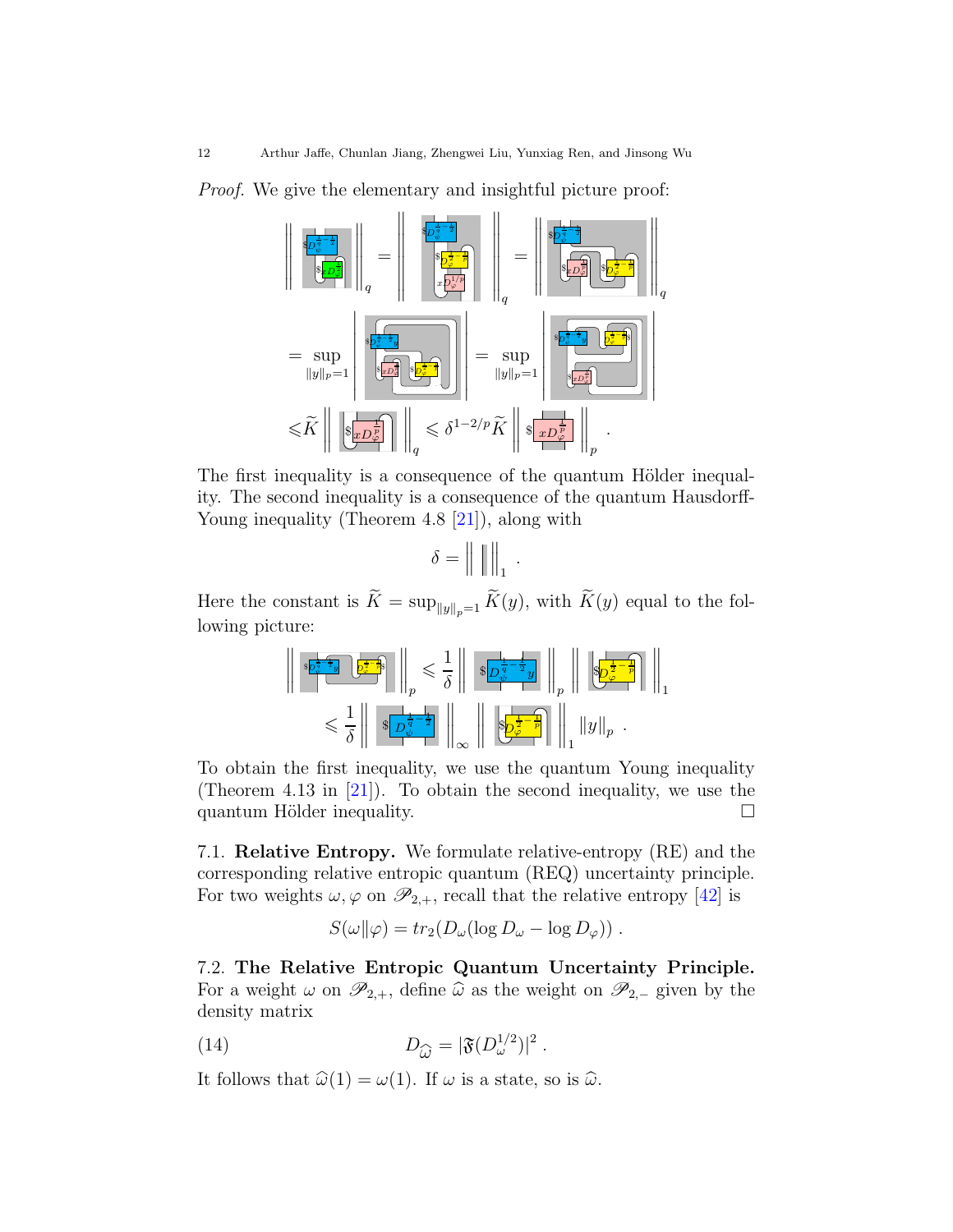<span id="page-12-1"></span>Theorem 7.2 (REQ Uncertainty Principle). Let  $\mathscr{P}_{\bullet}$  be an irreducible subfactor planar algebra and  $\varphi, \psi$  be faithful weights on  $\mathscr{P}_{2,\pm}$ . Then for any state  $\omega$  on  $\mathscr{P}_{2,+}$ ,

$$
S(\omega||\varphi) + S(\widehat{\omega}||\psi) \le \log ||D_{\psi}^{-1}||_{\infty} - \frac{1}{\delta^2} tr_2(\log D_{\varphi}) - 2 \log \delta.
$$

*Proof.* Note that  $\mathfrak{F}_{p,q,\psi}(D_{\omega}^{1/2}D_{\varphi}^{1/p-1/2}) = \mathfrak{F}(D_{\omega}^{1/2})D_{\psi}^{1/q-1/2}$  $_{\psi}^{1/q-1/2}$ . As  $||AB||_p =$  $\|A\|B\|_p$ , using [\(14\)](#page-11-2), we infer that  $\mathfrak{F}_{p,\varphi,\psi}(D_{\omega}^{1/2}D_{\varphi}^{1/p-1/2})$  and  $D_{\widehat{\omega}}^{1/2}$  $\overset{1/2}{\omega}D_\psi^{1/q-1/2}$ ψ have the same q norms. Define the function  $f(p)$  as a picture, where  $q = p/(p-1),$ 

$$
f(p) = \left\| \begin{array}{c} \sqrt[3]{\frac{1}{2}-\frac{1}{2}} \\ \sqrt[3]{\frac{1}{2}-\frac{1}{2}} \\ \sqrt[3]{\frac{1}{2}-\frac{1}{2}} \end{array} \right\|_q - \left( \left\| \left[ \left\| \begin{array}{c} \end{array} \right| \right|_1^{-2/p} \right\|_2 \sqrt[3]{\frac{1}{2}-\frac{1}{2}} \right\|_\infty \left\| \left[ \frac{1}{2-\frac{1}{2}-\frac{1}{2}} \right] \right\|_1 \right) \left\| \begin{array}{c} \sqrt[3]{\frac{1}{2}-\frac{1}{2}} \\ \sqrt[3]{\frac{1}{2}-\frac{1}{2}} \\ \sqrt[3]{\frac{1}{2}-\frac{1}{2}} \end{array} \right\|_p
$$

The picture  $f(p)$  is negative for  $1 \leqslant p \leqslant 2$ , by Theorem [7.1.](#page-10-1) Also  $f(2) = 0$  by Plancherel's theorem, so the left derivative  $f'_{-}(2) \geq 0$ . Then Theorem [7.2](#page-12-1) is a consequence of the expressions for the derivatives in the following lemma.

**Lemma 7.3.** For any weight  $\omega$  on  $\mathscr{P}_{2,+}$ , we have

$$
\frac{d}{dp}\left\| \begin{array}{c} \frac{\sinh^{-1}(\log h)}{\sinh^{-1}(\log h)} \\ \frac{\sinh^{-1}(\log h)}{\sinh^{-1}(\log h)} \end{array} \right\|_{q} \right\|_{p=2} = \frac{-\frac{1}{4}tr_{2}(D_{\widehat{\omega}})^{1/2}\log tr_{2}(D_{\widehat{\omega}})}{-\frac{1}{4}tr_{2}(D_{\widehat{\omega}})^{1/2}}S(\widehat{\omega}||\psi) ,
$$
\n
$$
\frac{d}{dp}\left\| \begin{array}{c} \frac{\sinh^{-1}(\log h)}{\sinh^{-1}(\log h)} \\ \frac{\sinh^{-1}(\log h)}{\sinh^{-1}(\log h)} \end{array} \right\|_{p=2} = \frac{-\frac{1}{4}tr_{2}(D_{\omega})^{1/2}\log tr_{2}(D_{\omega})}{\frac{1}{4}tr_{2}(D_{\omega})^{1/2}}S(\omega||\varphi) ,
$$
\n
$$
\frac{d}{dp}\left(\left\| \left\| \right\|_{1}^{-2/p}\right\| \begin{array}{c} \frac{\sinh^{-1}(\log h)}{\sinh^{-1}(\log h)} \\ \frac{\sinh^{-1}(\log h)}{\sinh^{-1}(\log h)} \end{array} \right\|_{p=2} = \frac{\frac{1}{2}\log \delta - \frac{1}{4}\log ||D_{\psi}^{-1}||_{\infty}}{\frac{1}{4\delta^{2}}tr_{2}(\log D_{\varphi})} .
$$

#### <span id="page-12-2"></span>8. QFA and Quantum Entanglement

<span id="page-12-0"></span>Here we convert our pictures to the style in [\[30,](#page-16-17) [43\]](#page-17-7), which are not shaded. The Fourier transform of a multiple of the projection onto the zero-vector for the group  $\mathbb{Z}_d$ , namely  $d^{1/2} |0\rangle\langle 0|$ , is the identity,

(15) 
$$
\mathfrak{F}\left(\bigvee_{k\in\mathbb{Z}_d}\left|\right| = d^{-1/2}\sum_{k\in\mathbb{Z}_d}\left|\frac{-k}{k}\right|.
$$

.

.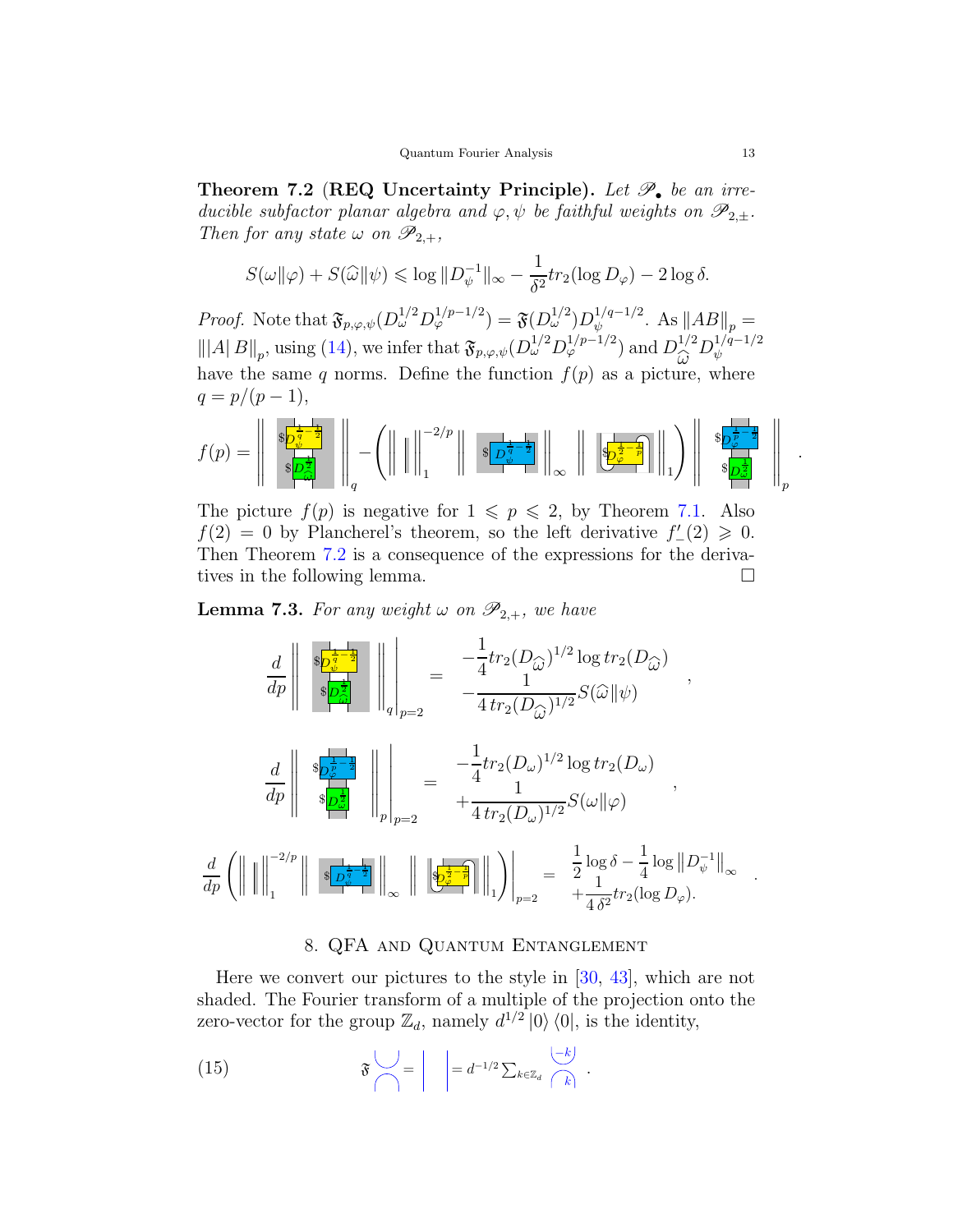One can identify a linear transformation T on  $\mathbb{C}^d$  as a vector  $\widehat{T}$  in  $\mathbb{C}^d \otimes \mathbb{C}^d$ , namely

$$
\overline{\begin{array}{ccc} \overline{-j} \\ \overline{i} \end{array}} \longleftrightarrow \overline{\begin{array}{ccc} \overline{-j} \\ \overline{i} \end{array}} \begin{array}{ccc} \overline{r} \\ \overline{i} \end{array}
$$
, the picture for  $|i\rangle \langle j| \longleftrightarrow |-j, i\rangle$ .

Identifying [\(15\)](#page-12-2) in this way gives the illustration of how the Fourier transform  $\mathfrak F$  acts on product states. In particular,

$$
\mathfrak{F}(\bigcap \bigcap) = d^{-1/2} \sum_{k \in \mathbb{Z}_d} \left\lceil \left\lceil k \right\rceil_{\bigcap k} \right\rceil = \bigcap_{k \in \mathbb{Z}_d} d^{1/2} \left\lceil \text{Max} \right\rceil.
$$

If  $d = 2$ , then  $k = -k \in \mathbb{Z}_d$ , and  $|\text{Max}\rangle$  is the usual Bell state.

A similar picture and vector  $|\text{Max}\rangle_n = \mathfrak{F}|\vec{0}\rangle_n$  exists for n qudits [\[43\]](#page-17-7). This vector  $|\text{Max}\rangle_n$  generalizes the classical Bell state for  $d =$ 2 for qubits to a maximally-entangled state for n qudits of order d. Furthermore, one can apply  $\mathfrak F$  to any product basis state; one thereby obtains a Max basis (of maximally entangled states). These are related to a corresponding *n*-qudit GHZ basis [\[44\]](#page-17-8). In §4 of [\[19\]](#page-16-6) one finds expressions for the various  $|Max\rangle_n$  basis states, as well as their relation to, and expressions for, the  $|GHZ\rangle_n$  basis states. Also see [\[35\]](#page-16-22) for a Quon interpretation.

The quantum uncertainty principle QUP-1 in Theorem [2.1](#page-3-1) for subfactors gives a lower bound for the entanglement entropy. The product ground state has minimal entanglement entropy. Each Max state has maximal entanglement entropy. In addition, we obtain a relative entropic uncertainty principle for quantum entanglement by applying Theorem [7.2.](#page-12-1)

#### 9. Some Future Directions and Goals

<span id="page-13-0"></span>We propose a few specific questions, but first cite some general directions that appear ripe for the development of QFA:

• Establish additive combinatorics for quantum symmetries, such as for unitary modular tensor categories.

• Establish a general theory for  $\mathfrak{F}(\mathscr{P}_{n,\pm})$ , where  $\mathfrak{F}^{2n} = 1$ .

• Understand Fourier analysis for infinite quantum symmetries within a pictorial framework, such as surface algebras.

• Seek further applications of QFA to quantum information.

<span id="page-13-1"></span>9.1. Questions on the Universal Inequality. There are three central problems for the classical Brascamp-Lieb inequality on R:

a. Can one find for which tuples of linear maps the best constant is finite?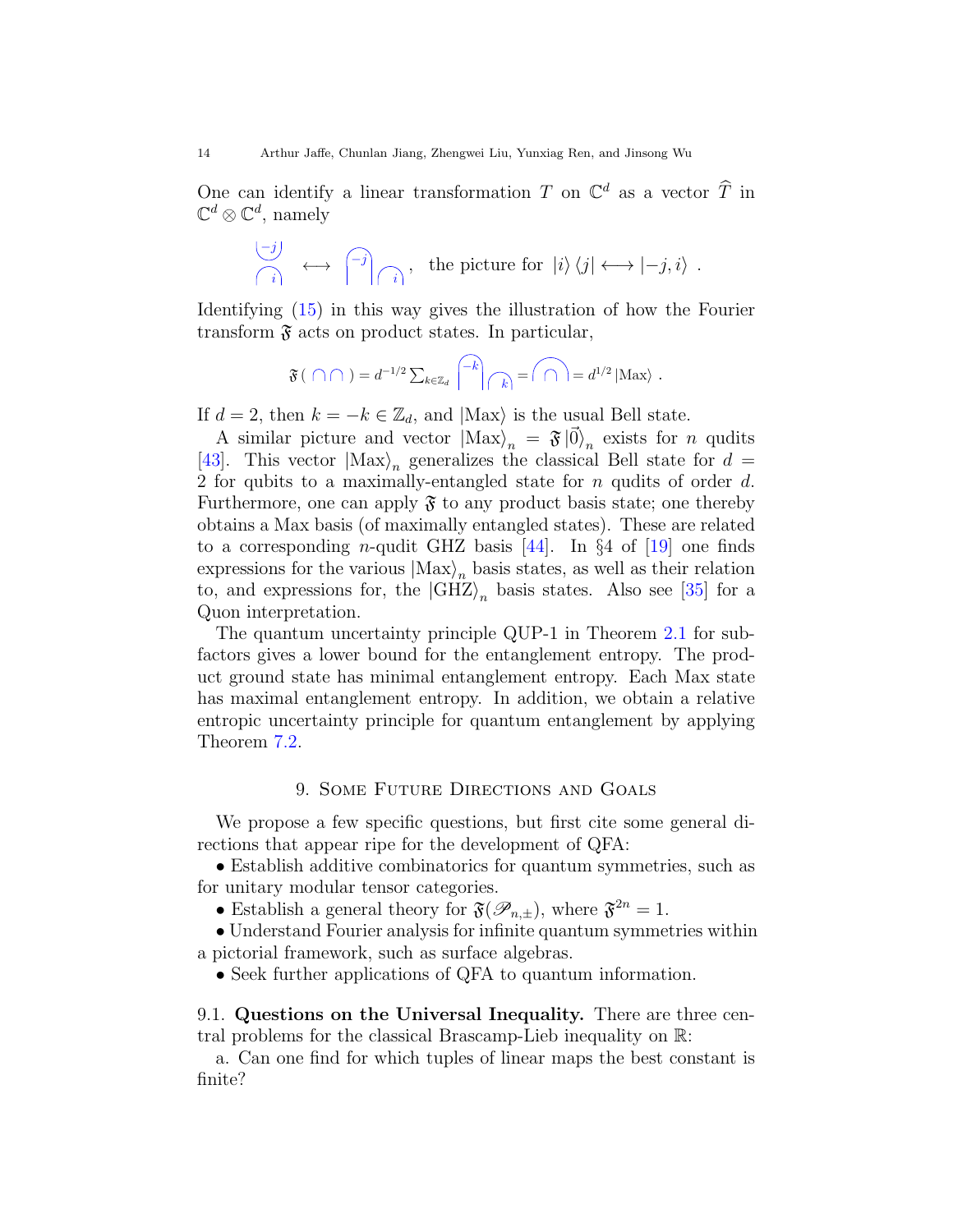b. Can the best constant be achieved? If so, it is proved in [\[45\]](#page-17-9) that there exist Gaussian extremizers.

c. Are all extremizers Gaussian?

Since all  $\mathscr{P}_{n,\pm}$ ,  $n \in \mathbb{N}$ , are finite dimensional, the best constant C of the universal inequality is finite and the extremizer exists by the compactness. We ask the following questions for the universal inequality:

Question 9.1. In which case, is the best constant achieved by tensor product of n-projections (the natural generalization of bi-projections)?

**Question 9.2.** If further, all the input belong to  $\mathscr{P}_{2,\pm}$ , are the extremizers all bishifts of biprojections?

Question 9.3 (Finite abelian groups). What are the best constants of the universal inequality on finite abelian groups?

<span id="page-14-0"></span>9.2. Questions on Subfactor Planar Algebras. Suppose  $\mathscr{P}_{\bullet,\pm}$  is an irreducible subfactor planar algebra.

**Conjecture 9.4.** For any  $\varepsilon > 0$ , there exists  $\varepsilon'$  such that if  $x \in \mathscr{P}_{2,\pm}$ ,  $||x - P||_2 < \varepsilon'$  and  $||\mathfrak{F}(x) - \lambda Q||_2 < \varepsilon'$ , for some projections P, Q and constant  $\lambda$ , then there is a biprojection B, such that  $||x - B|| < \varepsilon$ .

Question 9.5. Can one characterize the extremizers for the uncertainty principles on *n*-boxes, for  $n \geqslant 3$ ?

<span id="page-14-1"></span>9.3. Block Renormalization Map and Quantum Central Limit **Theorem.** The block map  $B_\lambda$  is a composition of convolution and multiplication,

$$
B_{\lambda}\left(\overrightarrow{\mathbf{x}_{x}}\right)=\frac{\delta^{2}}{\left\Vert x\right\Vert _{2}^{2}}\left(\frac{\lambda}{\left\Vert x\right\Vert _{1}}\frac{\overleftarrow{x^{\mathbf{s}}}\overrightarrow{\mathbf{x}^{\mathbf{x}}}}{\overrightarrow{\mathbf{x^{\mathbf{s}}}}}\right)+\frac{(1-\lambda)}{\left\Vert x\right\Vert _{\infty}}\frac{\overleftarrow{x^{\mathbf{s}}}\overrightarrow{\mathbf{x}^{\mathbf{x}}}}{\overrightarrow{\mathbf{x}}}\overrightarrow{\mathbf{x}^{\mathbf{x}}}\right).
$$

The limit points of the iteration of the block map are all biprojections for finite-index, irreducible subfactors [\[46\]](#page-17-10). We regard this result as a quantum 2D central limit theorem.

Conjecture 9.6. For any  $f \in L^{\infty}(\mathbb{R}^n) \cap L^1(\mathbb{R}^n) \cap L^2(\mathbb{R}^n)$ , f converges either to 0, or to a Gaussian function, under the action of the iteration of the block map  $2^nB_{\lambda}$ .

Conjecture 9.7. The Hirschman-Beckner entropy decreases under the action of the block map  $2^n B_\lambda$ , for any  $f \in L^\infty(\mathbb{R}^n) \cap L^1(\mathbb{R}^n) \cap L^2(\mathbb{R}^n)$ . The same question remains for finite cyclic groups.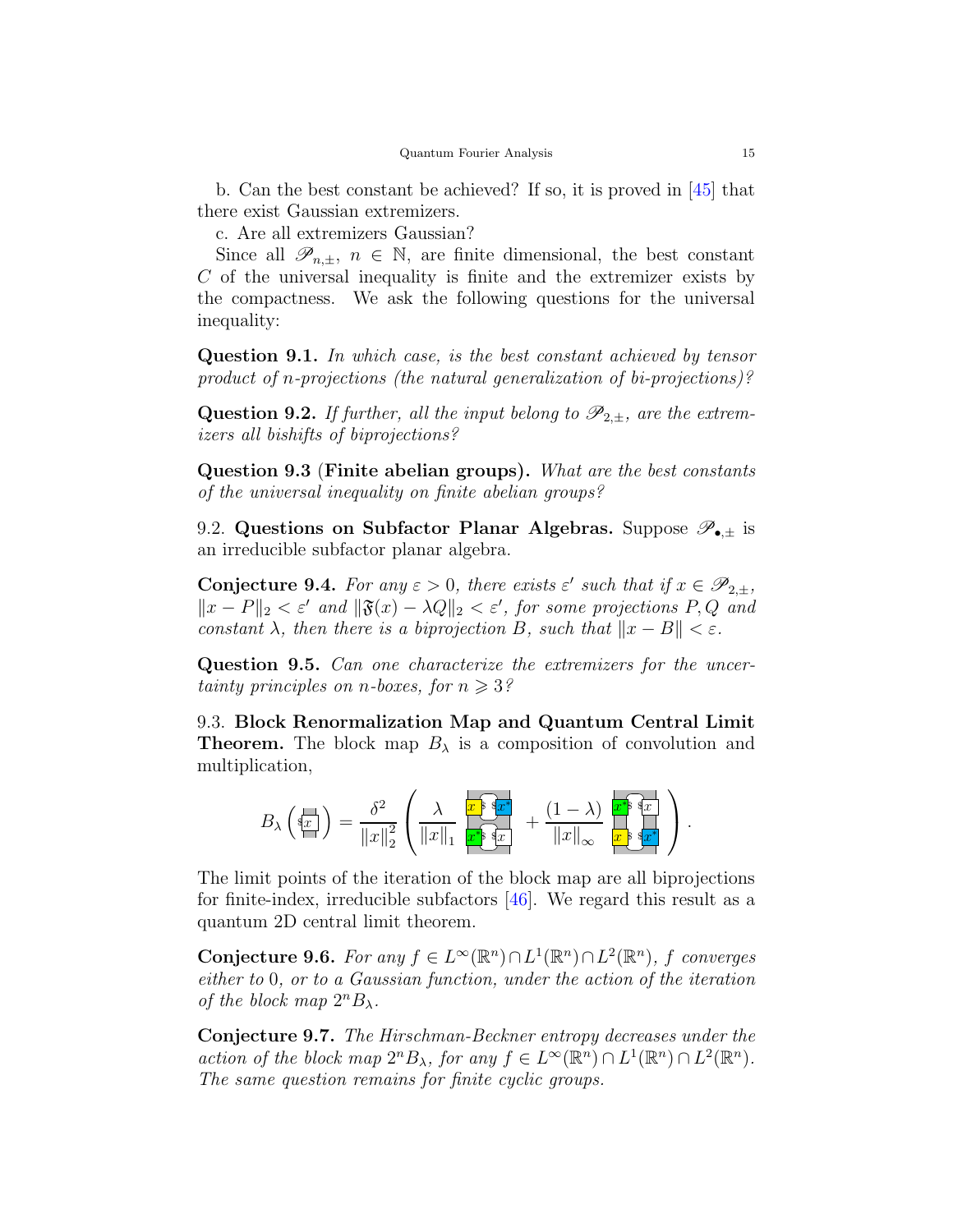#### 10. Significance Statement

<span id="page-15-0"></span>Quantum methods give a new face to Fourier analysis. Pictorial intuition yields new insights, motivates new inequalities, and new uncertainty principles for different quantum symmetries.

#### 11. Acknowledgement

<span id="page-15-1"></span>We are grateful for informative discussions with a number of colleagues, and especially thank Dietmar Bisch, Kaifeng Bu, Pavel Etingof, Xun Gao, Leonard Gross, J. William Helton, Vaughan Jones, Christopher King, Robert Lin, Sebastian Palcoux, Terence Tao, Zhenghan Wang, Feng Xu, and Quanhua Xu. This research was supported in part by a grant TRT 0159 on mathematical picture language from the Templeton Religion Trust. AJ was partially supported by ARO Grant W911NF1910302. CJ was partially supported by NSFC Grant 11831006. ZL was partially supported by Grant 100301004 from Tsinghua University. JW was partially supported by NSFC Grant 11771413.

#### <span id="page-15-2"></span>**REFERENCES**

- <span id="page-15-4"></span><span id="page-15-3"></span>[1] Tannaka, T. (1939) Uber den Dualitätssatz der nichtkommutativen topologischen Gruppen. [Tohoku Mathematical Journal, First Series](https://www.jstage.jst.go.jp/article/tmj1911/45/0/45_0_1/_article/-char/ja/) 45:1–12.
- <span id="page-15-5"></span>[2] Krein, M. G. (1949) A principle of duality for a bicompact group and block algebra. [Dokl. Akad. Nauk. SSSR](#page-0-0) 69:725–728.
- <span id="page-15-6"></span>[3] Hirschman, I. (1957) A note on entropy. [Am. J. Math.](https://doi.org/10.2307/2372390) 79:152–156.
- [4] Everett III, H. (1956) The Many-Worlds Interpretation of Quantum Mechanics: the theory of the universal wave function. [http://inspirehep.net/record/1358321/files/dissertation.pdf.](http://inspirehep.net/record/1358321/files/dissertation.pdf)
- <span id="page-15-7"></span>[5] Beckner, W. (1975) Inequalities in Fourier analysis. Ann. Math. [102\(1\):159–182.](https://www.jstor.org/stable/1970980)
- <span id="page-15-8"></span>[6] Białynicki-Birula, I., Mycielski, J. (1975) Uncertainty relations for information entropy in wave mechanics. [Commun. Math. Phys.](https://link.springer.com/article/10.1007/BF01608825) 44(2):129–132.
- <span id="page-15-9"></span>[7] Brascamp, H., Lieb, E. (1976) Best constants in Young's inequality, its converse, and its generalization to more than three functions. Adv. Math. [20\(2\):151–173.](https://www.sciencedirect.com/science/article/pii/0001870876901845)
- <span id="page-15-10"></span>[8] Nelson, E. (1966) A quartic interaction in two dimensions. Mathematical Theory of Elementary Particles, pp. 69–73, Eds. R. Goodman and I. Segal, MIT Press, Cambridge, MA.
- <span id="page-15-11"></span>[9] Glimm, J. (1968) Boson Fields with nonlinear self interaction in two dimensions.[Commun. Math. Phys.](https://projecteuclid.org/download/pdf_1/euclid.cmp/1103840511) 8:12–25.
- <span id="page-15-13"></span><span id="page-15-12"></span>[10] Nelson, E. (1973) The free Markoff field. [J. Funct. Anal.](https://doi.org/10.1016/0022-1236(73)90025-6) 12(2):211–227.
- [11] Federbush, P. (1969) Partially Alternate Derivation of a Result of Nelson. [J. Math. Phys.](https://deepblue.lib.umich.edu/bitstream/handle/2027.42/70132/JMAPAQ-10-1-50-1.pdf?sequence=2&isAllowed=y), 10(1):50–52.
- <span id="page-15-14"></span>[12] Gross, L. (1975) Hypercontractivity and logarithmic Sobolev inequalities for the Clifford-Dirichlet form. [Duke Math. J.](https://projecteuclid.org/download/pdf_1/euclid.dmj/1077311187) 43:383–396.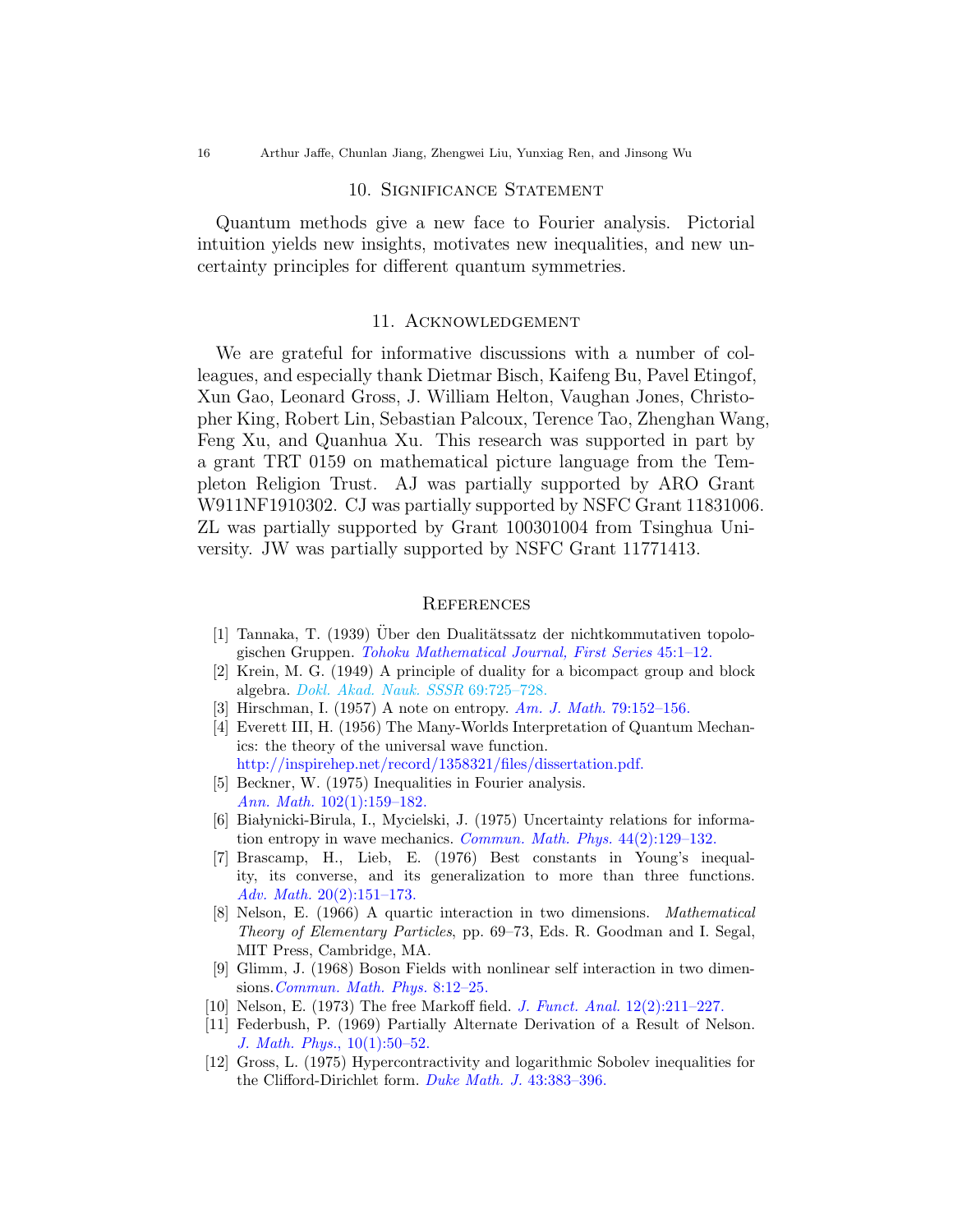- <span id="page-16-0"></span>[13] Carlen, E. and Lieb, E. (1992) Optimal Hypercontractivity for Fermi Fields and Related Non-Commutative Integration Inequalities. [Commun. Math. Phys.](https://link.springer.com/article/10.1007/BF02100048), 155:27–46.
- <span id="page-16-1"></span>[14] Stein, E. M., Murphy, T. S. (1993) Harmonic analysis: real-variable methods, orthogonality, and oscillatory integrals. [Princeton Mathematics Series, Volume 43. Princeton University Press.](https://www.jstor.org/stable/j.ctt1bpmb3s)
- <span id="page-16-2"></span>[15] Janson, S. (1997) On Complex Hypercontractivity. J. Funct. Anal. [151\(1\): 270–280.](https://doi.org/10.1006/jfan.1997.3144)
- <span id="page-16-3"></span>[16] Ricard, É. and Xu, Q. (2016) A noncommutative martingale convexity inequality. [Annals of Probability](https://projecteuclid.org/download/pdfview_1/euclid.aop/1457960385), 44(2):867–882.
- <span id="page-16-4"></span>[17] Junge, M., Palazuelos, C., Parcet J., Perrin M., and Ricard E. (2015) Hyper- ´ contractivity for free products. Ann. Sci. École Norm. Sup,  $48:861889$ .
- <span id="page-16-6"></span><span id="page-16-5"></span>[18] Beigi, S. and King, C. (2016) Hypercontractivity and the logarithmic Sobolev inequality for the completely bounded norm. [J. Math. Phys.](https://doi.org/10.1063/1.4934729) 57:015206.
- [19] Jaffe, A., Liu, Z. (2018) Mathematical Picture Language Program. [Proceedings of the National Academy of Sciences](https://www.pnas.org/content/115/1/81) 115(1):81–86.
- <span id="page-16-7"></span>[20] Liu, Z. (2016) Exchange relation planar algebras of small rank. [Transactions of the American Mathematical Society](https://www.ams.org/tran/0000-000-00/S0002-9947-2016-06582-4/), 368(12):8303–8348.
- <span id="page-16-9"></span><span id="page-16-8"></span>[21] Jiang, C., Liu, Z., Wu, J. (2016) Noncommutative uncertainty principles. [Journal of Functional Analysis](https://doi.org/10.1016/j.jfa.2015.08.007), 270:264–311.
- <span id="page-16-10"></span>[22] Bisch, D. (1994) A note on intermediate subfactors. [Pacific Journal of Mathematics](https://msp.org/pjm/1994/163-2/pjm-v163-n2-p01-p.pdf), 163:201–216.
- [23] Lusztig, G. (1987) Leading coefficients of character values of Hecke algebras. [Proc. Symp. Pure Math.](http://www.ams.org.ezp-prod1.hul.harvard.edu/books/pspum/047.2/), 47(2):235–262.
- <span id="page-16-11"></span>[24] Etingof, P., Gelaki, S., Nikshych, D., Ostrik, V. (2015) Tensor Categories. [AMS Math. Surveys and Monographs,V](https://bookstore.ams.org/surv-205/)olume 205.
- <span id="page-16-12"></span>[25] Liu, Z., Palcoux, S., and Wu, J. (2019) Fusion Bialgebras and Fourier Analysis. [arXiv:1910:12059.](https://arXiv.org/abs/1910.12059)
- <span id="page-16-14"></span><span id="page-16-13"></span>[26] Jones, V. (1983) Index for subfactors. *[Inventiones Mathematicae](https://doi.org/10.1007/BF01389127)*, 72:1–25.
- [27] Evans, D., Kawahigashi, Y. (1998) Quantum symmetries on operator algebras. [Clarendon Press, Oxford, UK.](https://global.oup.com/academic/product/quantum-symmetries-on-operator-algebras-9780198511755)
- <span id="page-16-16"></span><span id="page-16-15"></span>[28] Jones, V. (1999) Planar algebras, I. [arXiv:math/9909027v1.](https://arxiv.org/abs/math/9909027)
- [29] Atiyah, M. (1988) Topological quantum field theory. Publications Mathématiques de l'IHÉS. 68:175-186.
- <span id="page-16-17"></span>[30] Jaffe, A. and Liu, Z. (2017) Planar para algebras and reflection positivity. [Commun. Math. Phys.](https://link.springer.com/article/10.1007/s00220-016-2779-4) 352(1):95–133.
- <span id="page-16-18"></span>[31] Jaffe, A. and Liu Z. (2019) Reflection Positivity and Levin-Wen Models. [arXiv:1901.10662, to appear in](https://arxiv.org/abs/1901.10662) Expositiones Mathematicae.
- <span id="page-16-19"></span>[32] Liu, Z. and Wu, J. (2019) Non-commutative R´enyi Entropic Uncertainty Principles. [arXiv:1904.04292.](https://arxiv.org/abs/1904.04292)
- <span id="page-16-20"></span>[33] Müger, M. (2003) From subfactors to categories and topology II: The quantum double of tensor categories and subfactors. [Journal of Pure and Applied Algebra](https://www.sciencedirect.com/science/article/pii/S0022404902002487) 180(1-2): 159–219.
- <span id="page-16-21"></span>[34] Liu, Z. (2019) Quon language: surface algebras and Fourier duality. [Commun. Math. Phys.](https://link.springer.com/article/10.1007/s00220-019-03361-3), 366(3):865–894.
- <span id="page-16-22"></span>[35] Liu, Z., Wozniakowski, A., and Jaffe, A., (2017) Quon 3D language for quantum information. PNAS[, 114\(10\):2497–2502.](https://www.pnas.org/content/pnas/114/10/2497.full.pdf)